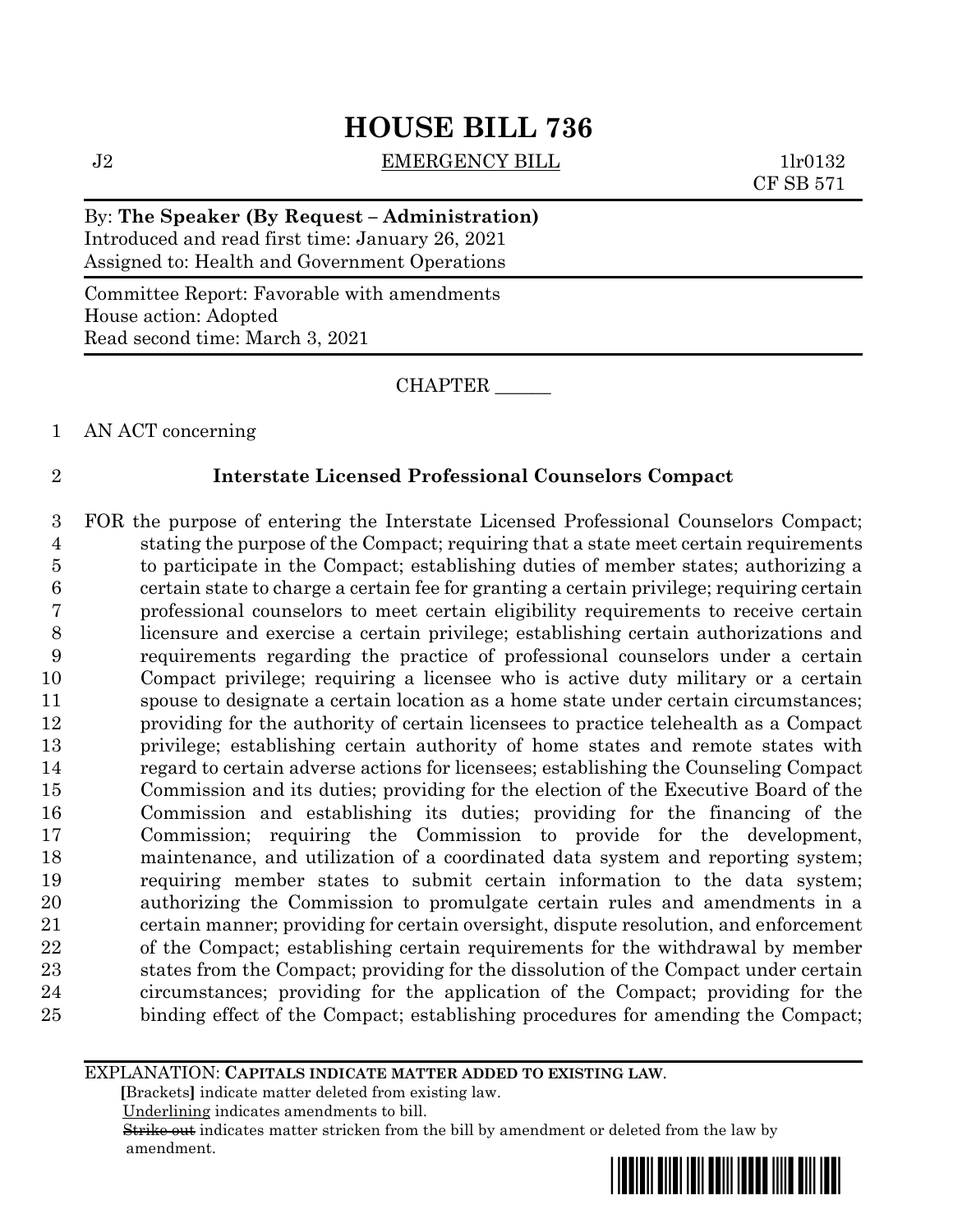## **HOUSE BILL 736**

| $\mathbf{1}$<br>$\overline{2}$<br>3 | making the provisions of the Compact severable; making this Act subject to a certain<br>contingency; defining certain terms; making this Act an emergency measure; and<br>generally relating to the Interstate Licensed Professional Counselors Compact. |
|-------------------------------------|----------------------------------------------------------------------------------------------------------------------------------------------------------------------------------------------------------------------------------------------------------|
| 4                                   | BY adding to                                                                                                                                                                                                                                             |
| $\overline{5}$                      | Article – Health Occupations                                                                                                                                                                                                                             |
| 6                                   | Section 17–6B–01 to be under the new subtitle "Subtitle 6B. Interstate Licensed"                                                                                                                                                                         |
| 7                                   | Professional Counselors Compact"                                                                                                                                                                                                                         |
| 8                                   | Annotated Code of Maryland                                                                                                                                                                                                                               |
| 9                                   | (2014 Replacement Volume and 2020 Supplement)                                                                                                                                                                                                            |
| 10<br>11                            | SECTION 1. BE IT ENACTED BY THE GENERAL ASSEMBLY OF MARYLAND,<br>That the Laws of Maryland read as follows:                                                                                                                                              |
| 12                                  | <b>Article – Health Occupations</b>                                                                                                                                                                                                                      |
| 13                                  | SUBTITLE 6B. INTERSTATE LICENSED PROFESSIONAL COUNSELORS COMPACT.                                                                                                                                                                                        |
| 14                                  | $17 - 6B - 01.$                                                                                                                                                                                                                                          |
| 15                                  | <b>SECTION 1: PURPOSE.</b>                                                                                                                                                                                                                               |
| 16                                  | THIS COMPACT IS DESIGNED TO ACHIEVE THE FOLLOWING OBJECTIVES:                                                                                                                                                                                            |
| 17                                  | A.<br>INCREASE PUBLIC ACCESS TO PROFESSIONAL COUNSELING SERVICES                                                                                                                                                                                         |
| 18                                  | BY PROVIDING FOR THE MUTUAL RECOGNITION OF OTHER MEMBER STATE                                                                                                                                                                                            |
| 19                                  | LICENSES;                                                                                                                                                                                                                                                |
| 20                                  | ENHANCE THE STATES' ABILITY TO PROTECT THE PUBLIC'S HEALTH<br><b>B.</b>                                                                                                                                                                                  |
| 21                                  | <b>AND SAFETY;</b>                                                                                                                                                                                                                                       |
| $22\,$                              | $\mathbf{C}$ .<br><b>ENCOURAGE THE COOPERATION OF MEMBER STATES IN REGULATING</b>                                                                                                                                                                        |
| $23\,$                              | MULTISTATE PRACTICE FOR LICENSED PROFESSIONAL COUNSELORS;                                                                                                                                                                                                |
| 24                                  | D.<br>SUPPORT SPOUSES OF RELOCATING ACTIVE DUTY MILITARY                                                                                                                                                                                                 |
| $25\,$                              | PERSONNEL;                                                                                                                                                                                                                                               |
| 26                                  | E.<br>ENHANCE THE EXCHANGE OF LICENSURE, INVESTIGATIVE, AND                                                                                                                                                                                              |
| $27\,$                              | DISCIPLINARY INFORMATION AMONG MEMBER STATES;                                                                                                                                                                                                            |
| 28                                  | F. ALLOW FOR THE USE OF TELEHEALTH TECHNOLOGY TO FACILITATE                                                                                                                                                                                              |
| 29                                  | INCREASED ACCESS TO PROFESSIONAL COUNSELING SERVICES;                                                                                                                                                                                                    |
|                                     |                                                                                                                                                                                                                                                          |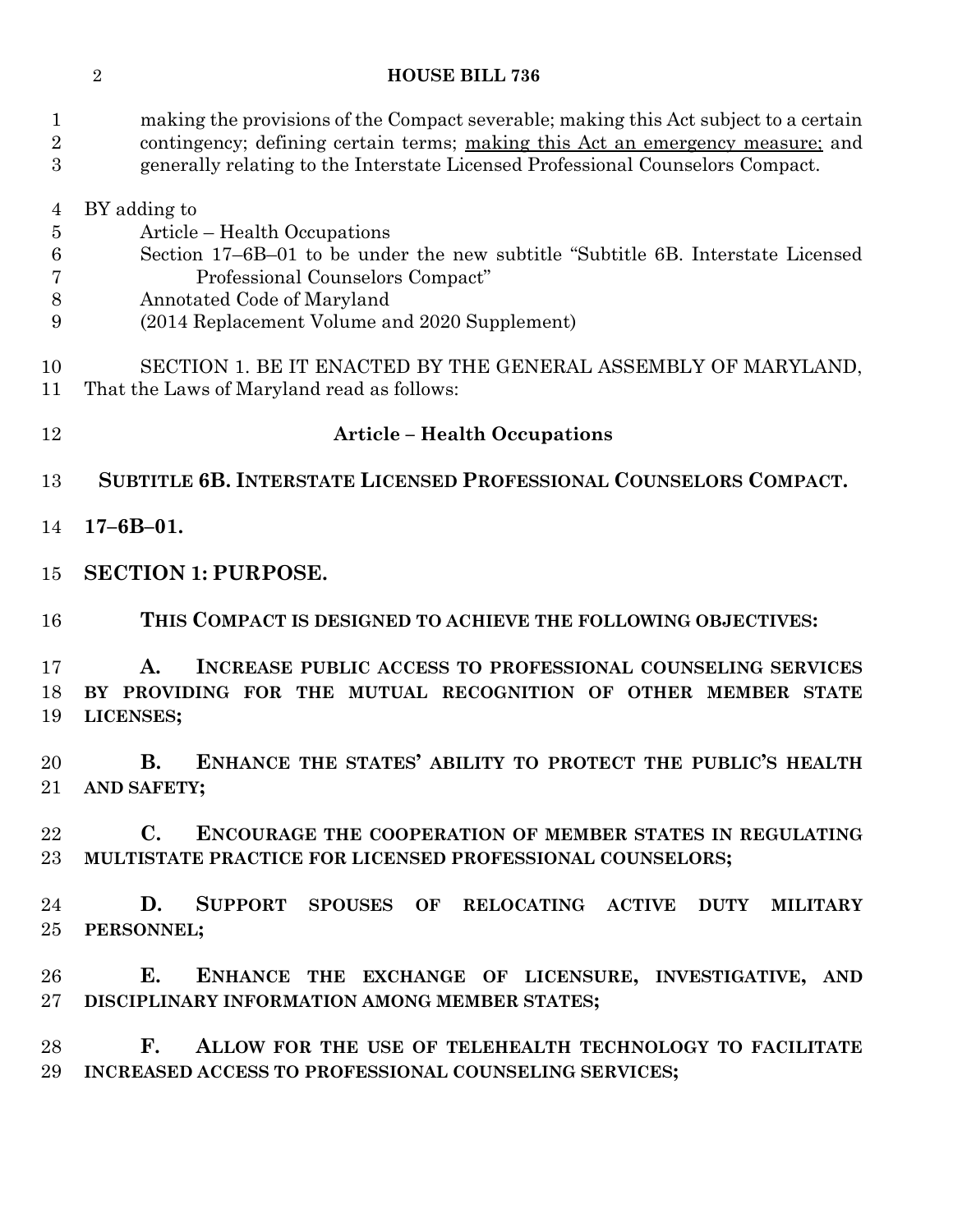**G. SUPPORT THE UNIFORMITY OF PROFESSIONAL COUNSELING LICENSURE REQUIREMENTS THROUGHOUT THE STATES TO PROMOTE PUBLIC SAFETY AND PUBLIC HEALTH BENEFITS;**

 **H. INVEST ALL MEMBER STATES WITH THE AUTHORITY TO HOLD A LICENSED PROFESSIONAL COUNSELOR ACCOUNTABLE FOR MEETING ALL STATE PRACTICE LAWS IN THE STATE IN WHICH THE CLIENT IS LOCATED AT THE TIME CARE IS RENDERED THROUGH THE MUTUAL RECOGNITION OF MEMBER STATE LICENSES;**

**I. ELIMINATE THE NECESSITY FOR LICENSES IN MULTIPLE STATES; AND**

 **J. PROVIDE OPPORTUNITIES FOR INTERSTATE PRACTICE BY LICENSED PROFESSIONAL COUNSELORS WHO MEET UNIFORM LICENSURE REQUIREMENTS.**

**SECTION 2. DEFINITIONS.**

 **AS USED IN THIS COMPACT, AND EXCEPT AS OTHERWISE PROVIDED, THE FOLLOWING DEFINITIONS SHALL APPLY:**

 **A. "ACTIVE DUTY MILITARY" MEANS FULL–TIME DUTY STATUS IN THE ACTIVE UNIFORMED SERVICE OF THE UNITED STATES, INCLUDING MEMBERS OF THE NATIONAL GUARD AND RESERVE ON ACTIVE DUTY ORDERS PURSUANT TO 10 U.S.C. CHAPTERS 1209 AND 1211.**

 **B. "ADVERSE ACTION" MEANS ANY ADMINISTRATIVE, CIVIL, EQUITABLE, OR CRIMINAL ACTION PERMITTED BY A STATE'S LAWS THAT IS IMPOSED BY A LICENSING BOARD OR OTHER AUTHORITY AGAINST A LICENSED PROFESSIONAL COUNSELOR, INCLUDING ACTIONS AGAINST AN INDIVIDUAL'S LICENSE OR PRIVILEGE TO PRACTICE, INCLUDING REVOCATION, SUSPENSION, PROBATION, MONITORING OF THE LICENSEE, LIMITATION ON THE LICENSEE'S PRACTICE, OR ANY OTHER ENCUMBRANCE ON LICENSURE AFFECTING A LICENSED PROFESSIONAL COUNSELOR'S AUTHORIZATION TO PRACTICE, INCLUDING ISSUANCE OF A CEASE AND DESIST ACTION.**

 **C. "ALTERNATIVE PROGRAM" MEANS A NON–DISCIPLINARY MONITORING OR PRACTICE REMEDIATION PROCESS APPROVED BY A PROFESSIONAL COUNSELING LICENSING BOARD TO ADDRESS IMPAIRED PRACTITIONERS.**

 **D. "CONTINUING COMPETENCE/EDUCATION" MEANS A REQUIREMENT, AS A CONDITION OF LICENSE RENEWAL, TO PROVIDE EVIDENCE OF PARTICIPATION IN, OR COMPLETION OF, EDUCATIONAL AND PROFESSIONAL ACTIVITIES RELEVANT TO PRACTICE OR AREA OF WORK.**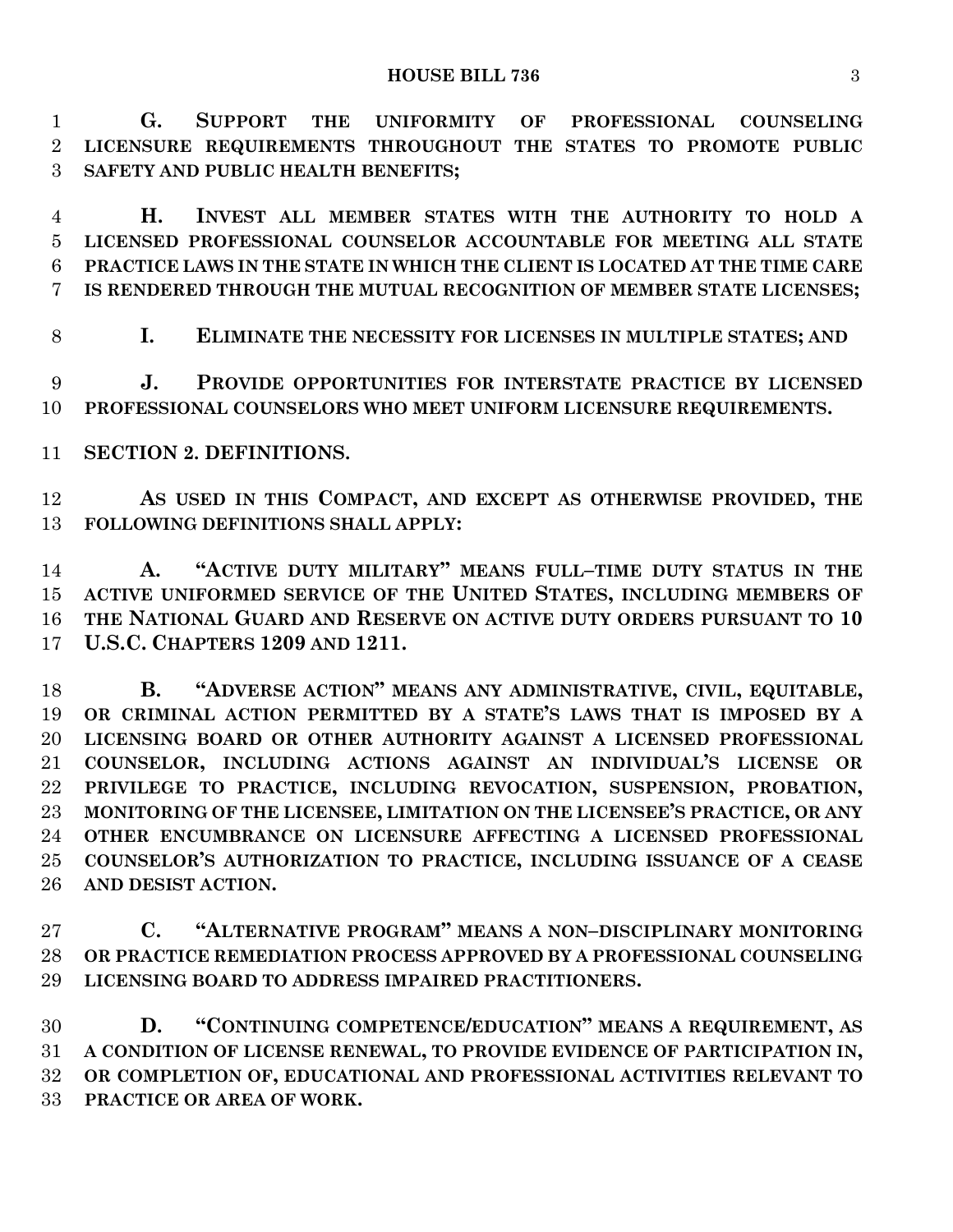**E. "COUNSELING COMPACT COMMISSION" OR "COMMISSION" MEANS THE NATIONAL ADMINISTRATIVE BODY WHOSE MEMBERSHIP CONSISTS OF ALL STATES THAT HAVE ENACTED THE COMPACT.**

**F. "CURRENT SIGNIFICANT INVESTIGATIVE INFORMATION" MEANS:**

 **1. INVESTIGATIVE INFORMATION THAT A LICENSING BOARD, AFTER A PRELIMINARY INQUIRY THAT INCLUDES NOTIFICATION AND AN OPPORTUNITY FOR THE LICENSED PROFESSIONAL COUNSELOR TO RESPOND, IF REQUIRED BY STATE LAW, HAS REASON TO BELIEVE IS NOT GROUNDLESS AND, IF PROVED TRUE, WOULD INDICATE MORE THAN A MINOR INFRACTION; OR**

 **2. INVESTIGATIVE INFORMATION THAT INDICATES THAT THE LICENSED PROFESSIONAL COUNSELOR REPRESENTS AN IMMEDIATE THREAT TO PUBLIC HEALTH AND SAFETY REGARDLESS OF WHETHER THE LICENSED PROFESSIONAL COUNSELOR HAS BEEN NOTIFIED AND HAD AN OPPORTUNITY TO RESPOND.**

 **G. "DATA SYSTEM" MEANS A REPOSITORY OF INFORMATION ABOUT LICENSEES, INCLUDING, BUT NOT LIMITED TO, CONTINUING EDUCATION, EXAMINATION, LICENSURE, INVESTIGATIVE, PRIVILEGE TO PRACTICE, AND ADVERSE ACTION INFORMATION.**

 **H. "ENCUMBERED LICENSE" MEANS A LICENSE IN WHICH AN ADVERSE ACTION RESTRICTS THE PRACTICE OF LICENSED PROFESSIONAL COUNSELING BY THE LICENSEE AND SAID ADVERSE ACTION HAS BEEN REPORTED TO THE NATIONAL PRACTITIONERS DATA BANK (NPDB).**

 **I. "ENCUMBRANCE" MEANS A REVOCATION OR SUSPENSION OF, OR ANY LIMITATION ON, THE FULL AND UNRESTRICTED PRACTICE OF LICENSED PROFESSIONAL COUNSELING BY A LICENSING BOARD.**

 **J. "EXECUTIVE COMMITTEE" MEANS A GROUP OF DIRECTORS ELECTED OR APPOINTED TO ACT ON BEHALF OF, AND WITHIN THE POWERS GRANTED TO THEM BY, THE COMMISSION.**

 **K. "HOME STATE" MEANS THE MEMBER STATE THAT IS THE LICENSEE'S PRIMARY STATE OF RESIDENCE.**

 **L. "IMPAIRED PRACTITIONER" MEANS AN INDIVIDUAL WHO HAS A CONDITION(S) THAT MAY IMPAIR THE INDIVIDUAL'S ABILITY TO PRACTICE AS A LICENSED PROFESSIONAL COUNSELOR WITHOUT SOME TYPE OF INTERVENTION AND MAY INCLUDE, BUT ARE NOT LIMITED TO, ALCOHOL AND DRUG DEPENDENCE, MENTAL HEALTH IMPAIRMENT, AND NEUROLOGICAL OR PHYSICAL IMPAIRMENTS.**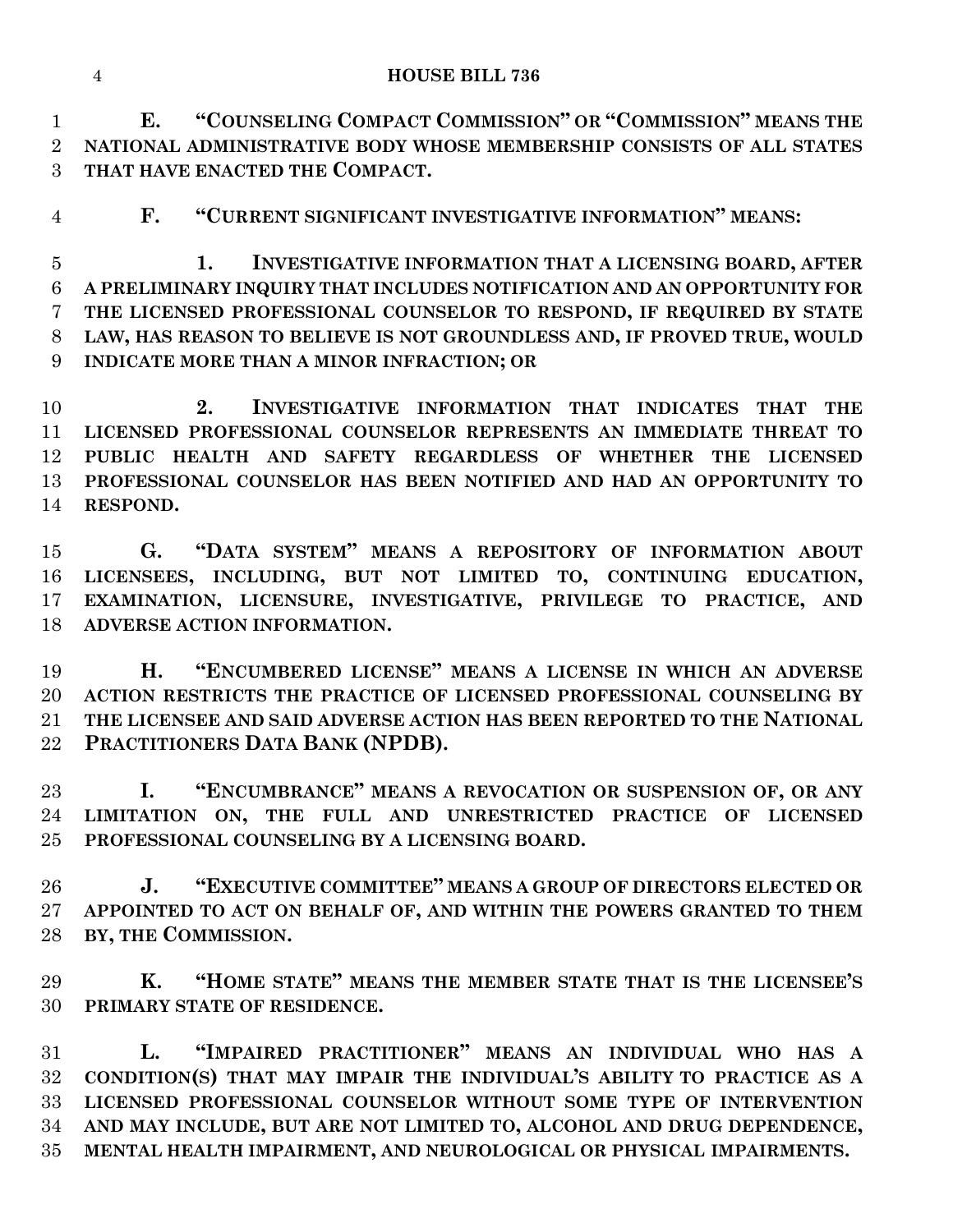**M. "INVESTIGATIVE INFORMATION" MEANS INFORMATION, RECORDS, AND DOCUMENTS RECEIVED OR GENERATED BY A PROFESSIONAL COUNSELING LICENSING BOARD PURSUANT TO AN INVESTIGATION.**

 **N. "JURISPRUDENCE REQUIREMENT", IF REQUIRED BY A MEMBER STATE, MEANS THE ASSESSMENT OF AN INDIVIDUAL'S KNOWLEDGE OF THE LAWS AND RULES GOVERNING THE PRACTICE OF PROFESSIONAL COUNSELING IN A STATE.**

 **O. "LICENSED PROFESSIONAL COUNSELOR" MEANS A COUNSELOR LICENSED BY A MEMBER STATE, REGARDLESS OF THE TITLE USED BY THAT STATE, TO INDEPENDENTLY ASSESS, DIAGNOSE, AND TREAT BEHAVIORAL HEALTH CONDITIONS.**

 **P. "LICENSEE" MEANS AN INDIVIDUAL WHO CURRENTLY HOLDS AN AUTHORIZATION FROM THE STATE TO PRACTICE AS A LICENSED PROFESSIONAL COUNSELOR.**

 **Q. "LICENSING BOARD" MEANS THE AGENCY OF A STATE, OR EQUIVALENT, THAT IS RESPONSIBLE FOR THE LICENSING AND REGULATION OF LICENSED PROFESSIONAL COUNSELORS.**

**R. "MEMBER STATE" MEANS A STATE THAT HAS ENACTED THE COMPACT.**

 **S. "PRIVILEGE TO PRACTICE" MEANS A LEGAL AUTHORIZATION, WHICH IS EQUIVALENT TO A LICENSE, PERMITTING THE PRACTICE OF PROFESSIONAL COUNSELING IN A REMOTE STATE.**

 **T. "PROFESSIONAL COUNSELING" MEANS THE ASSESSMENT, DIAGNOSIS, AND TREATMENT OF BEHAVIORAL HEALTH CONDITIONS BY A LICENSED PROFESSIONAL COUNSELOR.**

 **U. "REMOTE STATE" MEANS A MEMBER STATE OTHER THAN THE HOME STATE, WHERE A LICENSEE IS EXERCISING OR SEEKING TO EXERCISE THE PRIVILEGE TO PRACTICE.**

 **V. "RULE" MEANS A REGULATION PROMULGATED BY THE COMMISSION THAT HAS THE FORCE OF LAW.**

 **W. "SINGLE STATE LICENSE" MEANS A LICENSED PROFESSIONAL COUNSELOR LICENSE ISSUED BY A MEMBER STATE THAT AUTHORIZES PRACTICE ONLY WITHIN THE ISSUING STATE AND DOES NOT INCLUDE A PRIVILEGE TO PRACTICE IN ANY OTHER MEMBER STATE.**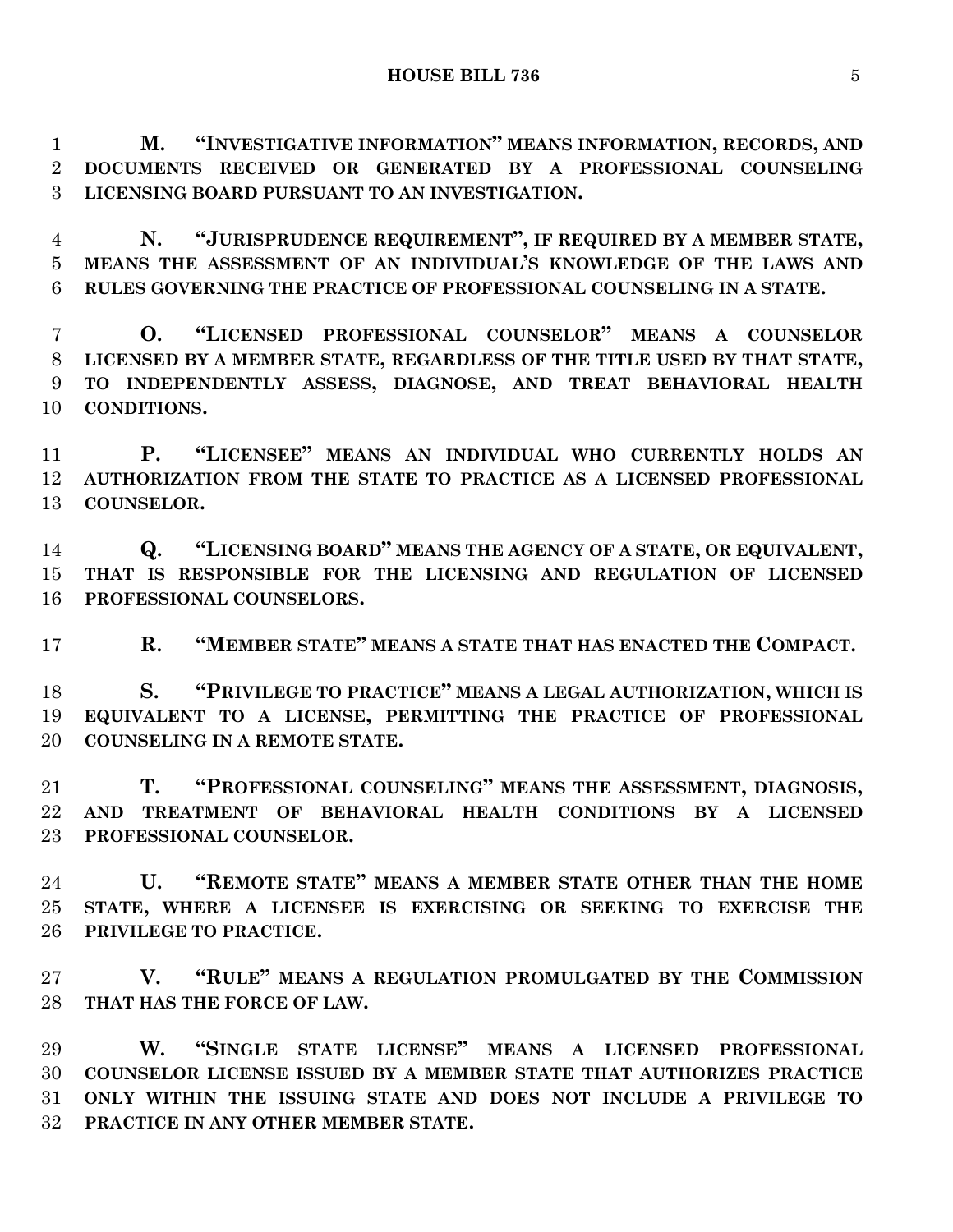**X. "STATE" MEANS ANY STATE, COMMONWEALTH, DISTRICT, OR TERRITORY OF THE UNITED STATES OF AMERICA THAT REGULATES THE PRACTICE OF PROFESSIONAL COUNSELING.**

 **Y. "TELEHEALTH" MEANS THE APPLICATION OF TELECOMMUNICATION TECHNOLOGY TO DELIVER PROFESSIONAL COUNSELING SERVICES REMOTELY TO ASSESS, DIAGNOSE, AND TREAT BEHAVIORAL HEALTH CONDITIONS.**

 **Z. "UNENCUMBERED LICENSE" MEANS A LICENSE THAT AUTHORIZES A LICENSED PROFESSIONAL COUNSELOR TO ENGAGE IN THE FULL AND UNRESTRICTED PRACTICE OF PROFESSIONAL COUNSELING.**

**SECTION 3. STATE PARTICIPATION IN THE COMPACT.**

**A. TO PARTICIPATE IN THE COMPACT, A STATE MUST CURRENTLY:**

 **1. LICENSE AND REGULATE LICENSED PROFESSIONAL COUNSELORS;**

 **2. REQUIRE LICENSEES TO PASS A NATIONALLY RECOGNIZED EXAM APPROVED BY THE COMMISSION;**

 **3. REQUIRE LICENSEES TO HAVE A 60 SEMESTER–HOUR (OR 90 QUARTER–HOUR) MASTER'S DEGREE IN COUNSELING OR 60 SEMESTER–HOURS (OR 90 QUARTER–HOURS) OF GRADUATE COURSE WORK, INCLUDING THE FOLLOWING TOPIC AREAS:**

 **A. PROFESSIONAL COUNSELING ORIENTATION AND ETHICAL PRACTICE;**

**B. SOCIAL AND CULTURAL DIVERSITY;**

- **C. HUMAN GROWTH AND DEVELOPMENT;**
- **D. CAREER DEVELOPMENT;**
- **E. COUNSELING AND HELPING RELATIONSHIPS;**
- **F. GROUP COUNSELING AND GROUP WORK;**

 **G. DIAGNOSIS AND TREATMENT AND ASSESSMENT AND TESTING;**

**H. RESEARCH AND PROGRAM EVALUATION; AND**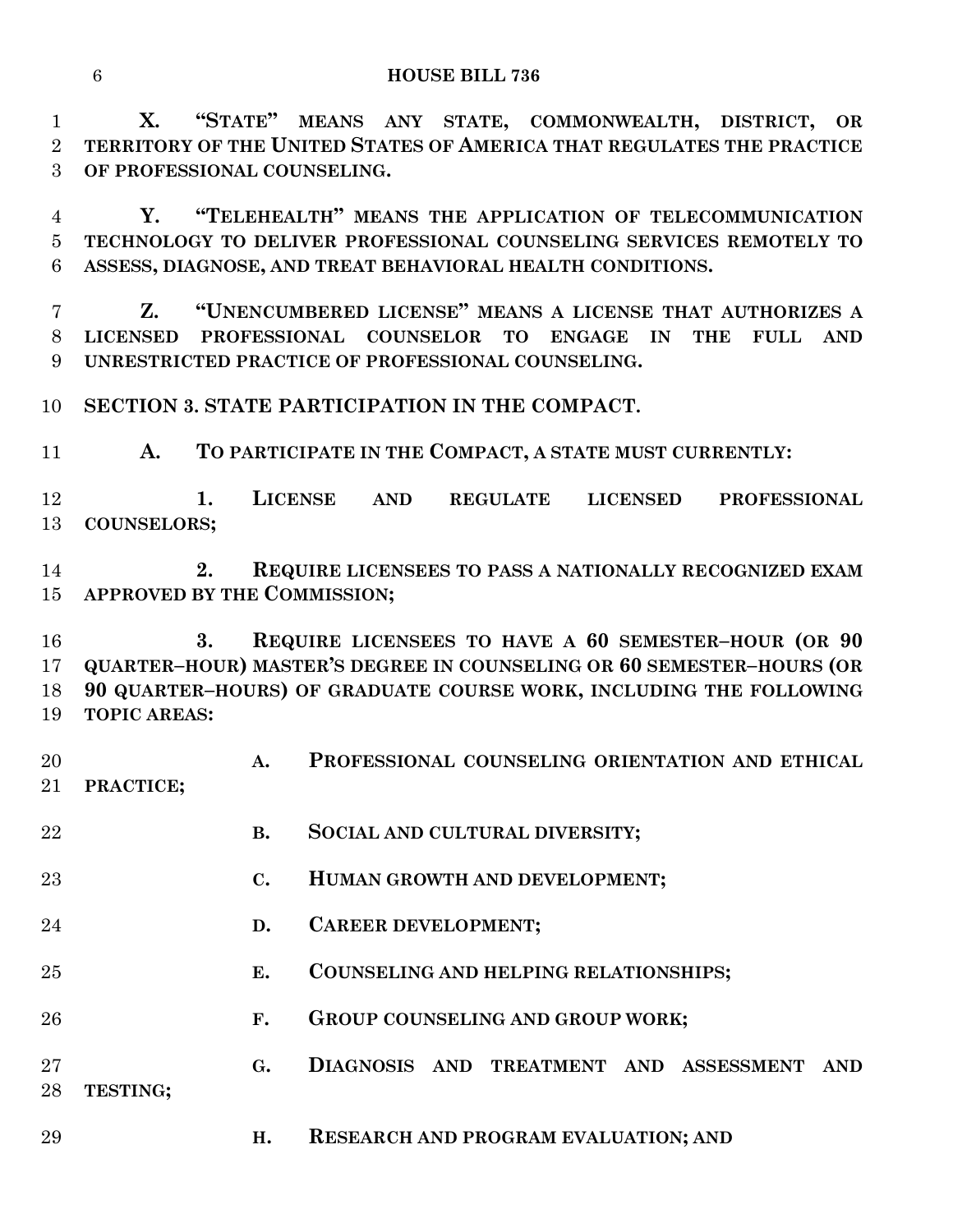**4. COMPLY WITH THE RULES OF THE COMMISSION;**

 **5. REQUIRE AN APPLICANT TO OBTAIN OR RETAIN A LICENSE IN THE HOME STATE AND MEET THE HOME STATE'S QUALIFICATIONS FOR LICENSURE OR RENEWAL OF LICENSURE, AS WELL AS ALL OTHER APPLICABLE STATE LAWS;**

**I. OTHER AREAS AS DETERMINED BY THE COMMISSION;**

 **4. REQUIRE LICENSEES TO COMPLETE A SUPERVISED POSTGRADUATE PROFESSIONAL EXPERIENCE AS DEFINED BY THE COMMISSION; AND**

 **5. HAVE A MECHANISM IN PLACE FOR RECEIVING AND INVESTIGATING COMPLAINTS ABOUT LICENSEES.**

**B. A MEMBER STATE SHALL:**

8 1. **PARTICIPATE FULLY IN THE COMMISSION'S DATA SYSTEM, INCLUDING USING THE COMMISSION'S UNIQUE IDENTIFIER AS DEFINED IN RULES;**

 **2. NOTIFY THE COMMISSION, IN COMPLIANCE WITH THE TERMS OF THE COMPACT AND RULES, OF ANY ADVERSE ACTION OR THE AVAILABILITY OF INVESTIGATIVE INFORMATION REGARDING A LICENSEE;**

 **3. IMPLEMENT OR UTILIZE PROCEDURES FOR CONSIDERING THE CRIMINAL HISTORY RECORDS OF APPLICANTS FOR AN INITIAL PRIVILEGE TO PRACTICE. THESE PROCEDURES SHALL INCLUDE THE SUBMISSION OF FINGERPRINTS OR OTHER BIOMETRIC–BASED INFORMATION BY APPLICANTS FOR THE PURPOSE OF OBTAINING AN APPLICANT'S CRIMINAL HISTORY RECORD INFORMATION FROM THE FEDERAL BUREAU OF INVESTIGATION AND THE AGENCY RESPONSIBLE FOR RETAINING THAT STATE'S CRIMINAL RECORDS;**

 **A. A MEMBER STATE MUST FULLY IMPLEMENT A CRIMINAL BACKGROUND CHECK REQUIREMENT, WITHIN A TIME FRAME ESTABLISHED BY RULE, BY RECEIVING THE RESULTS OF THE FEDERAL BUREAU OF INVESTIGATION RECORD SEARCH AND SHALL USE THE RESULTS IN MAKING LICENSURE DECISIONS.**

- **B. COMMUNICATION BETWEEN A MEMBER STATE AND THE COMMISSION AND AMONG MEMBER STATES REGARDING THE VERIFICATION OF ELIGIBILITY FOR LICENSURE THROUGH THE COMPACT SHALL NOT INCLUDE ANY INFORMATION RECEIVED FROM THE FEDERAL BUREAU OF INVESTIGATION RELATING TO A FEDERAL CRIMINAL RECORDS CHECK PERFORMED BY A MEMBER STATE UNDER PUBLIC LAW 92–544.**
-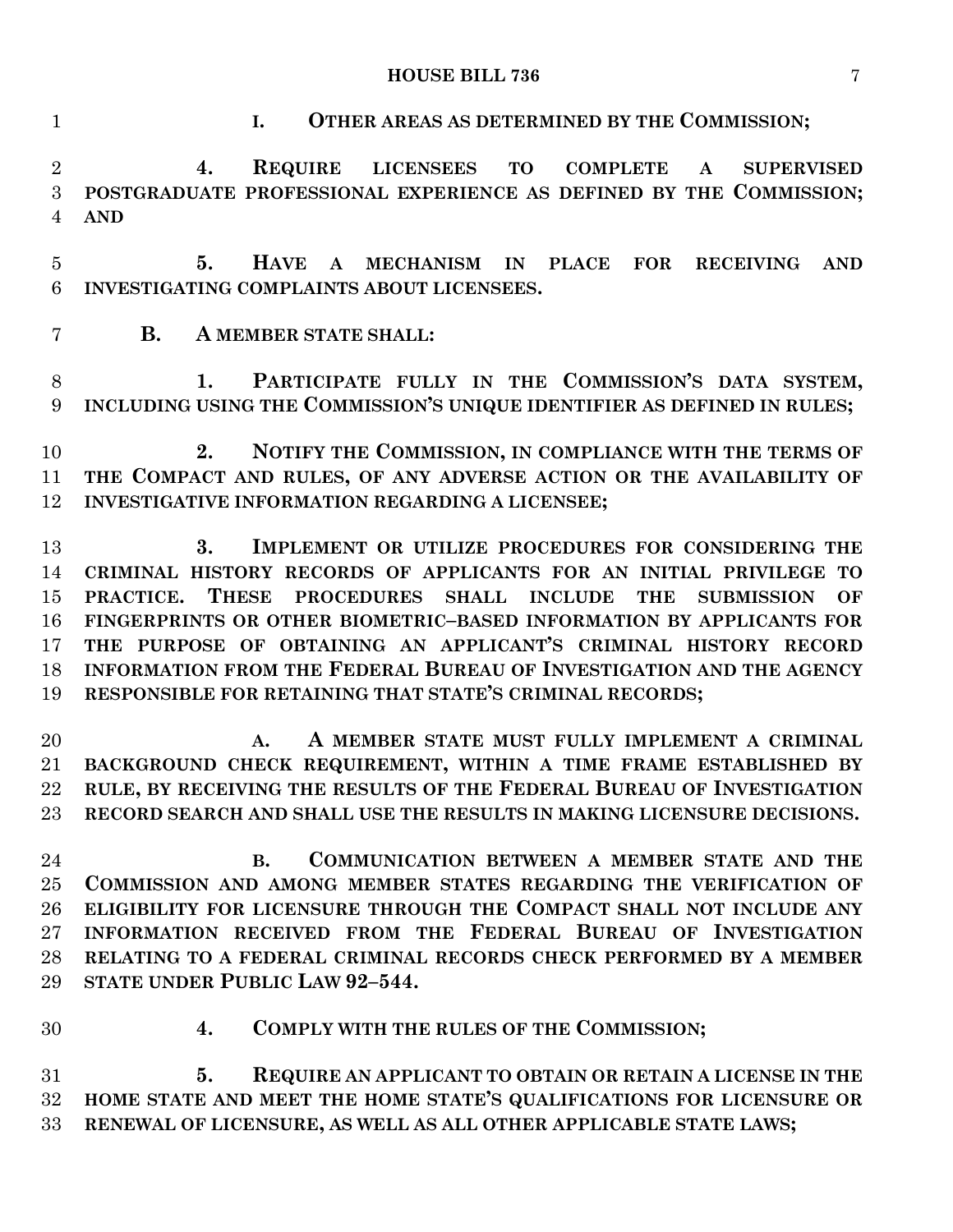| <b>HOUSE BILL 736</b> |
|-----------------------|
|                       |

 **6. GRANT THE PRIVILEGE TO PRACTICE TO A LICENSEE HOLDING A VALID UNENCUMBERED LICENSE IN ANOTHER MEMBER STATE IN ACCORDANCE WITH THE TERMS OF THE COMPACT AND RULES; AND**

 **7. PROVIDE FOR THE ATTENDANCE OF THE STATE'S COMMISSIONER TO THE COUNSELING COMPACT COMMISSION MEETINGS.**

 **C. MEMBER STATES MAY CHARGE A FEE FOR GRANTING THE PRIVILEGE TO PRACTICE.**

 **D. INDIVIDUALS NOT RESIDING IN A MEMBER STATE SHALL CONTINUE TO BE ABLE TO APPLY FOR A MEMBER STATE'S SINGLE STATE LICENSE AS PROVIDED UNDER THE LAWS OF EACH MEMBER STATE. HOWEVER, THE SINGLE STATE LICENSE GRANTED TO THESE INDIVIDUALS SHALL NOT BE RECOGNIZED AS GRANTING A PRIVILEGE TO PRACTICE PROFESSIONAL COUNSELING IN ANY OTHER MEMBER STATE.**

 **E. NOTHING IN THIS COMPACT SHALL AFFECT THE REQUIREMENTS ESTABLISHED BY A MEMBER STATE FOR THE ISSUANCE OF A SINGLE STATE LICENSE.**

 **F. A LICENSE ISSUED TO A LICENSED PROFESSIONAL COUNSELOR BY A HOME STATE TO A RESIDENT IN THAT STATE SHALL BE RECOGNIZED BY EACH MEMBER STATE AS AUTHORIZING A LICENSED PROFESSIONAL COUNSELOR TO PRACTICE PROFESSIONAL COUNSELING, UNDER A PRIVILEGE TO PRACTICE, IN EACH MEMBER STATE.**

**SECTION 4. PRIVILEGE TO PRACTICE.**

 **A. TO EXERCISE THE PRIVILEGE TO PRACTICE UNDER THE TERMS AND PROVISIONS OF THE COMPACT, THE LICENSEE SHALL:**

- 
- **1. HOLD A LICENSE IN THE HOME STATE;**

 **2. HAVE A VALID UNITED STATES SOCIAL SECURITY NUMBER OR NATIONAL PRACTITIONER IDENTIFIER;**

- **3. BE ELIGIBLE FOR A PRIVILEGE TO PRACTICE IN ANY MEMBER STATE IN ACCORDANCE WITH SECTION 4(D), (G), AND (H);**
- **4. HAVE NOT HAD ANY ENCUMBRANCE OR RESTRICTION AGAINST ANY LICENSE OR PRIVILEGE TO PRACTICE WITHIN THE PREVIOUS TWO (2) YEARS;**

 **5. NOTIFY THE COMMISSION THAT THE LICENSEE IS SEEKING THE PRIVILEGE TO PRACTICE WITHIN A REMOTE STATE(S);**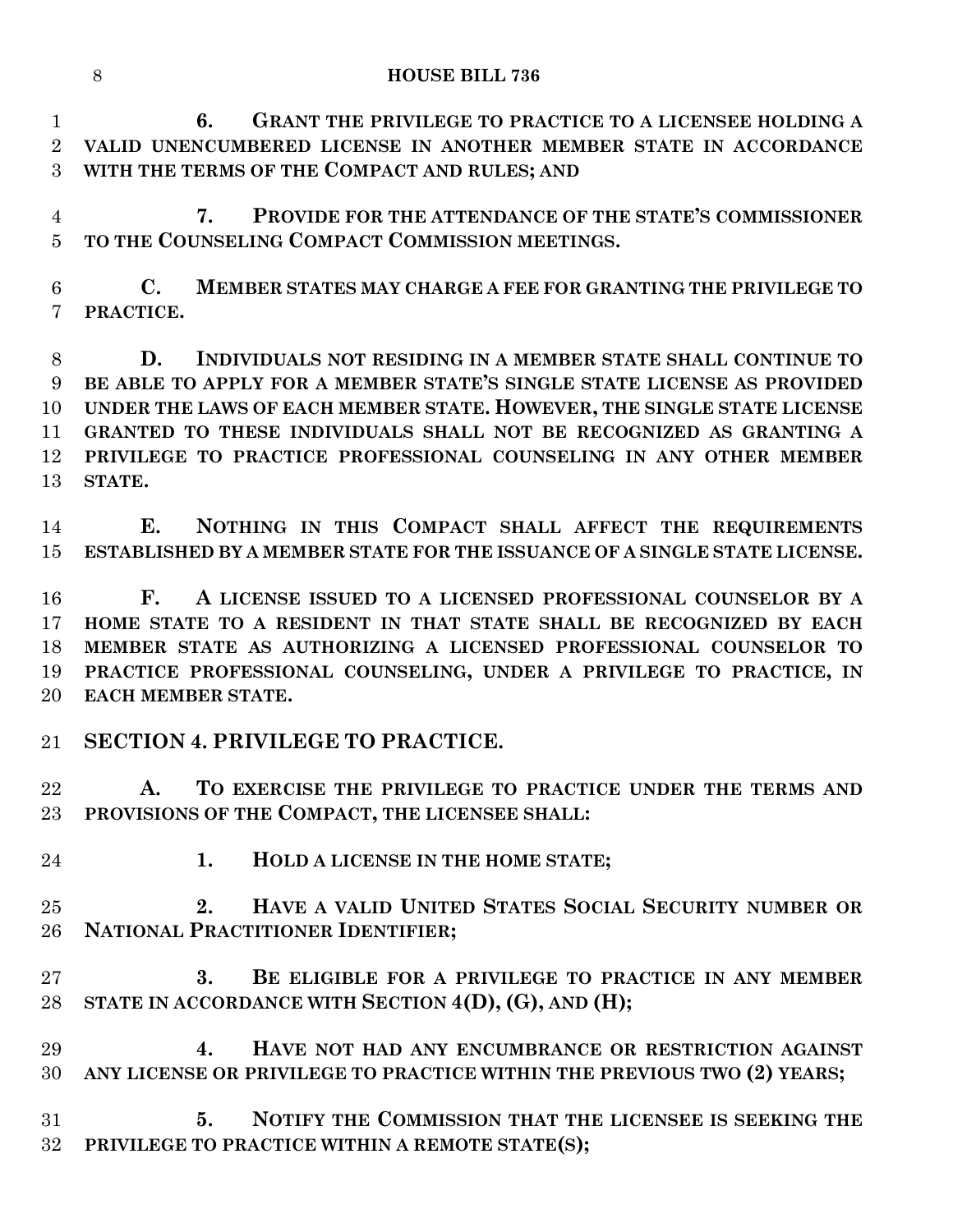**6. PAY ANY APPLICABLE FEES, INCLUDING ANY STATE FEE, FOR THE PRIVILEGE TO PRACTICE;**

 **7. MEET ANY CONTINUING COMPETENCE/EDUCATION REQUIREMENTS ESTABLISHED BY THE HOME STATE;**

 **8. MEET ANY JURISPRUDENCE REQUIREMENTS ESTABLISHED BY THE REMOTE STATE(S) IN WHICH THE LICENSEE IS SEEKING A PRIVILEGE TO PRACTICE; AND**

 **9. REPORT TO THE COMMISSION ANY ADVERSE ACTION, ENCUMBRANCE, OR RESTRICTION ON LICENSE TAKEN BY ANY NON–MEMBER STATE WITHIN THIRTY (30) DAYS FROM THE DATE THE ACTION IS TAKEN.**

 **B. THE PRIVILEGE TO PRACTICE IS VALID UNTIL THE EXPIRATION DATE OF THE HOME STATE LICENSE. THE LICENSEE MUST COMPLY WITH THE REQUIREMENTS OF SECTION 4(A) TO MAINTAIN THE PRIVILEGE TO PRACTICE IN THE REMOTE STATE.**

 **C. A LICENSEE PROVIDING PROFESSIONAL COUNSELING IN A REMOTE STATE UNDER THE PRIVILEGE TO PRACTICE SHALL ADHERE TO THE LAWS AND REGULATIONS OF THE REMOTE STATE.**

 **D. A LICENSEE PROVIDING PROFESSIONAL COUNSELING SERVICES IN A REMOTE STATE IS SUBJECT TO THAT STATE'S REGULATORY AUTHORITY. A REMOTE STATE MAY, IN ACCORDANCE WITH DUE PROCESS AND THAT STATE'S LAWS, REMOVE A LICENSEE'S PRIVILEGE TO PRACTICE IN THE REMOTE STATE FOR A SPECIFIC PERIOD OF TIME, IMPOSE FINES, OR TAKE ANY OTHER NECESSARY ACTIONS TO PROTECT THE HEALTH AND SAFETY OF ITS CITIZENS. THE LICENSEE MAY BE INELIGIBLE FOR A PRIVILEGE TO PRACTICE IN ANY MEMBER STATE UNTIL THE SPECIFIC TIME FOR REMOVAL HAS PASSED AND ALL FINES ARE PAID.**

 **E. IF A HOME STATE LICENSE IS ENCUMBERED, THE LICENSEE SHALL LOSE THE PRIVILEGE TO PRACTICE IN ANY REMOTE STATE UNTIL THE FOLLOWING OCCUR:**

**1. THE HOME STATE LICENSE IS NO LONGER ENCUMBERED; AND** 

 **2. THE LICENSEE HAS NOT HAD ANY ENCUMBRANCE OR RESTRICTION AGAINST ANY LICENSE OR PRIVILEGE TO PRACTICE WITHIN THE PREVIOUS TWO (2) YEARS.**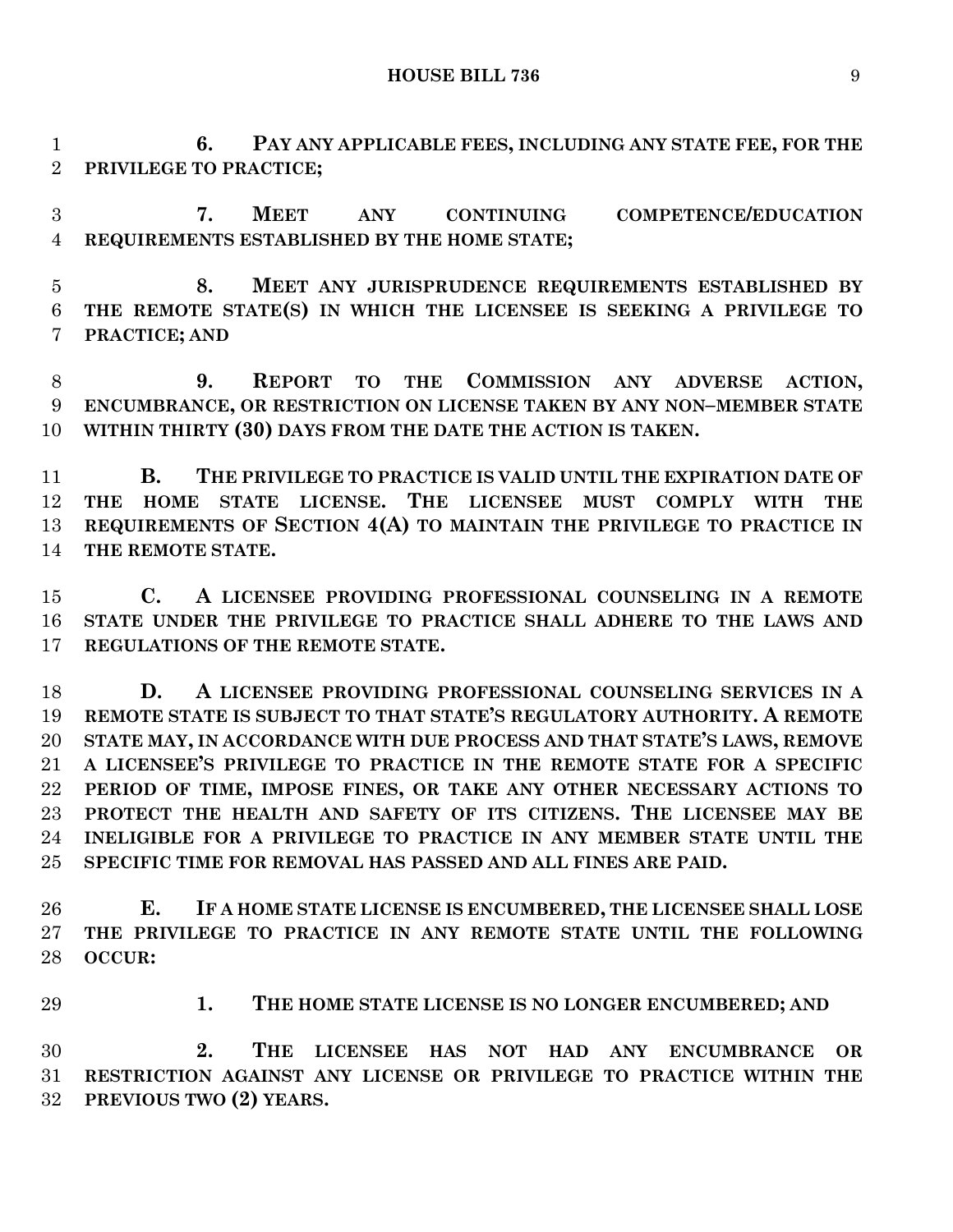**F. ONCE AN ENCUMBERED LICENSE IN THE HOME STATE IS RESTORED TO GOOD STANDING, THE LICENSEE MUST MEET THE REQUIREMENTS OF SECTION 4(A) TO OBTAIN A PRIVILEGE TO PRACTICE IN ANY REMOTE STATE.**

 **G. IF A LICENSEE'S PRIVILEGE TO PRACTICE IN ANY REMOTE STATE IS REMOVED, THE INDIVIDUAL MAY LOSE THE PRIVILEGE TO PRACTICE IN ALL OTHER REMOTE STATES UNTIL THE FOLLOWING OCCUR:**

 **1. THE SPECIFIC PERIOD OF TIME FOR WHICH THE PRIVILEGE TO PRACTICE WAS REMOVED HAS ENDED;**

- 
- **2. ALL FINES HAVE BEEN PAID; AND**

 **3. THE LICENSEE HAS NOT HAD ANY ENCUMBRANCE OR RESTRICTION AGAINST ANY LICENSE OR PRIVILEGE TO PRACTICE WITHIN THE PREVIOUS TWO (2) YEARS.**

 **H. ONCE THE REQUIREMENTS OF SECTION 4(G) HAVE BEEN MET, THE LICENSEE MUST MEET THE REQUIREMENTS IN SECTION 4(A) TO OBTAIN A PRIVILEGE TO PRACTICE IN A REMOTE STATE.**

 **SECTION 5. OBTAINING A NEW HOME STATE LICENSE BASED ON A PRIVILEGE TO PRACTICE.** 

 **A. A LICENSED PROFESSIONAL COUNSELOR MAY HOLD A HOME STATE LICENSE, WHICH ALLOWS FOR A PRIVILEGE TO PRACTICE IN OTHER MEMBER STATES, IN ONLY ONE MEMBER STATE AT A TIME.**

 **B. IF A LICENSED PROFESSIONAL COUNSELOR CHANGES PRIMARY STATE OF RESIDENCE BY MOVING BETWEEN TWO MEMBER STATES:**

 **1. THE LICENSED PROFESSIONAL COUNSELOR SHALL FILE AN APPLICATION FOR OBTAINING A NEW HOME STATE LICENSE BASED ON A PRIVILEGE TO PRACTICE, PAY ALL APPLICABLE FEES, AND NOTIFY THE CURRENT AND NEW HOME STATE IN ACCORDANCE WITH APPLICABLE RULES ADOPTED BY THE COMMISSION.**

 **2. UPON RECEIPT OF AN APPLICATION FOR OBTAINING A NEW HOME STATE LICENSE BY VIRTUE OF A PRIVILEGE TO PRACTICE, THE NEW HOME STATE SHALL VERIFY THAT THE LICENSED PROFESSIONAL COUNSELOR MEETS THE PERTINENT CRITERIA OUTLINED IN SECTION 4 THROUGH THE DATA SYSTEM, WITHOUT NEED FOR PRIMARY SOURCE VERIFICATION EXCEPT FOR:**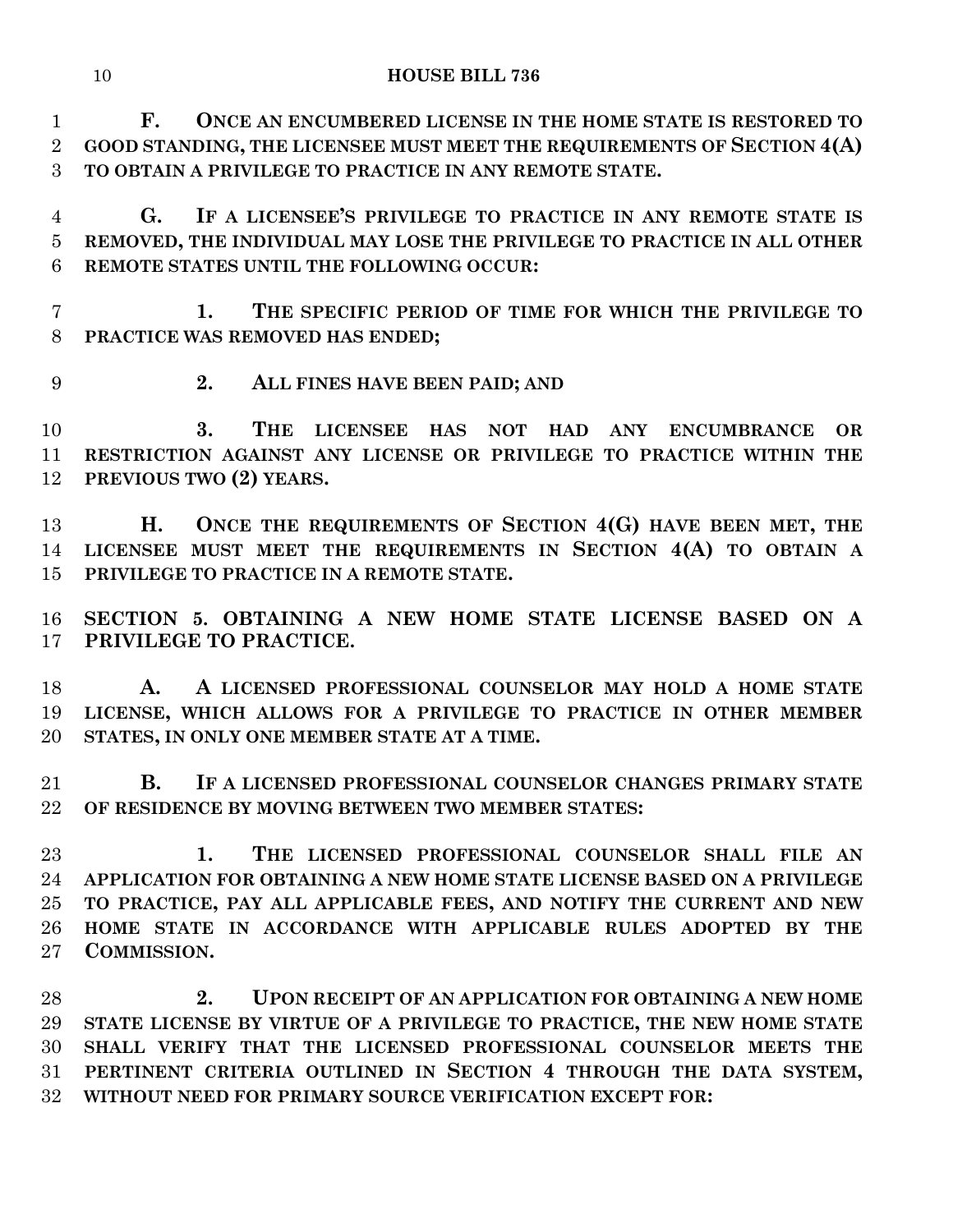**A. A FEDERAL BUREAU OF INVESTIGATION FINGERPRINT BASED CRIMINAL BACKGROUND CHECK IF NOT PREVIOUSLY PERFORMED OR UPDATED PURSUANT TO APPLICABLE RULES ADOPTED BY THE COMMISSION IN ACCORDANCE WITH PUBLIC LAW 92–544;**

 **B. OTHER CRIMINAL BACKGROUND CHECK AS REQUIRED BY THE NEW HOME STATE; AND**

 **C. COMPLETION OF ANY REQUISITE JURISPRUDENCE REQUIREMENTS OF THE NEW HOME STATE.**

 **3. THE FORMER HOME STATE SHALL CONVERT THE FORMER HOME STATE LICENSE INTO A PRIVILEGE TO PRACTICE ONCE THE NEW HOME STATE HAS ACTIVATED THE NEW HOME STATE LICENSE IN ACCORDANCE WITH APPLICABLE RULES ADOPTED BY THE COMMISSION.**

 **4. NOTWITHSTANDING ANY OTHER PROVISION OF THIS COMPACT, IF THE LICENSED PROFESSIONAL COUNSELOR CANNOT MEET THE CRITERIA IN SECTION 4, THE NEW HOME STATE MAY APPLY ITS REQUIREMENTS FOR ISSUING A NEW SINGLE STATE LICENSE.**

 **5. THE LICENSED PROFESSIONAL COUNSELOR SHALL PAY ALL APPLICABLE FEES TO THE NEW HOME STATE IN ORDER TO BE ISSUED A NEW HOME STATE LICENSE.**

 **C. IF A LICENSED PROFESSIONAL COUNSELOR CHANGES PRIMARY STATE OF RESIDENCE BY MOVING FROM A MEMBER STATE TO A NON–MEMBER STATE, OR FROM A NON–MEMBER STATE TO A MEMBER STATE, THE STATE CRITERIA SHALL APPLY FOR ISSUANCE OF A SINGLE STATE LICENSE IN THE NEW STATE.**

 **D. NOTHING IN THIS COMPACT SHALL INTERFERE WITH A LICENSEE'S ABILITY TO HOLD A SINGLE STATE LICENSE IN MULTIPLE STATES, HOWEVER FOR THE PURPOSES OF THIS COMPACT, A LICENSEE SHALL HAVE ONLY ONE HOME STATE LICENSE.**

 **E. NOTHING IN THIS COMPACT SHALL AFFECT THE REQUIREMENTS ESTABLISHED BY A MEMBER STATE FOR THE ISSUANCE OF A SINGLE STATE LICENSE.**

**SECTION 6. ACTIVE DUTY MILITARY PERSONNEL OR THEIR SPOUSES.**

 **ACTIVE DUTY MILITARY PERSONNEL, OR THEIR SPOUSES, SHALL DESIGNATE A HOME STATE WHERE THE INDIVIDUAL HAS A CURRENT LICENSE IN GOOD STANDING. THE INDIVIDUAL MAY RETAIN THE HOME STATE DESIGNATION DURING THE PERIOD THE SERVICE MEMBER IS ON ACTIVE DUTY. SUBSEQUENT TO**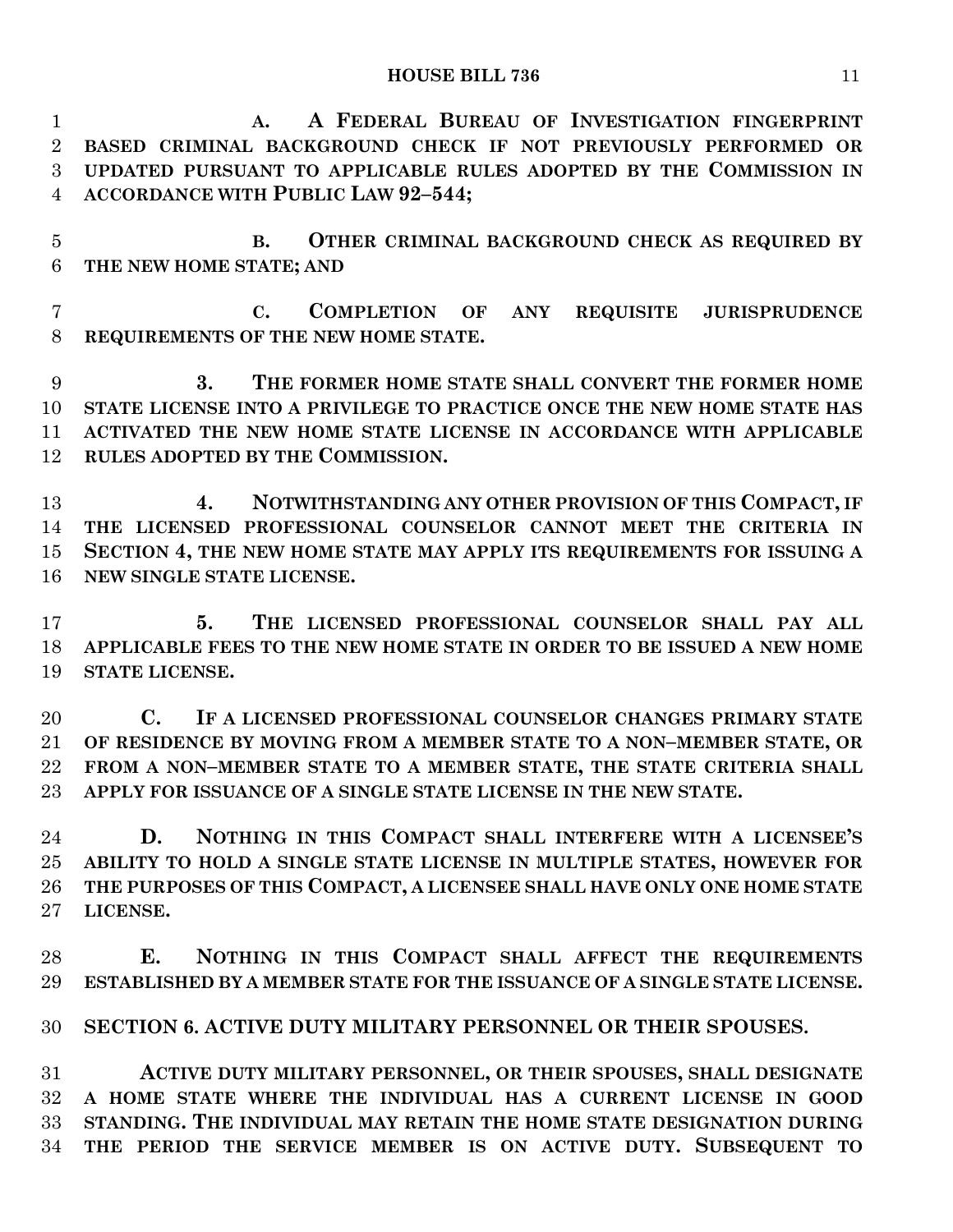**DESIGNATING A HOME STATE, THE INDIVIDUAL SHALL ONLY CHANGE THE INDIVIDUAL'S HOME STATE THROUGH APPLICATION FOR LICENSURE IN THE NEW STATE, OR THROUGH THE PROCESS OUTLINED IN SECTION 5.**

**SECTION 7. COMPACT PRIVILEGE TO PRACTICE TELEHEALTH.**

 **A. MEMBER STATES SHALL RECOGNIZE THE RIGHT OF A LICENSED PROFESSIONAL COUNSELOR, LICENSED BY A HOME STATE IN ACCORDANCE WITH SECTION 3 AND UNDER RULES PROMULGATED BY THE COMMISSION, TO PRACTICE PROFESSIONAL COUNSELING IN ANY MEMBER STATE THROUGH TELEHEALTH UNDER A PRIVILEGE TO PRACTICE AS PROVIDED IN THE COMPACT AND RULES PROMULGATED BY THE COMMISSION.**

 **B. A LICENSEE PROVIDING PROFESSIONAL COUNSELING SERVICES IN A REMOTE STATE UNDER THE PRIVILEGE TO PRACTICE SHALL ADHERE TO THE LAWS AND REGULATIONS OF THE REMOTE STATE.**

**SECTION 8. ADVERSE ACTIONS.**

 **A. IN ADDITION TO THE OTHER POWERS CONFERRED BY STATE LAW, A REMOTE STATE SHALL HAVE THE AUTHORITY, IN ACCORDANCE WITH EXISTING STATE DUE PROCESS LAW, TO:**

 **1. TAKE ADVERSE ACTION AGAINST A LICENSED PROFESSIONAL COUNSELOR'S PRIVILEGE TO PRACTICE WITHIN THAT MEMBER STATE; AND**

 **2. ISSUE SUBPOENAS FOR BOTH HEARINGS AND INVESTIGATIONS THAT REQUIRE THE ATTENDANCE AND TESTIMONY OF WITNESSES AS WELL AS THE PRODUCTION OF EVIDENCE. SUBPOENAS ISSUED BY A LICENSING BOARD IN A MEMBER STATE FOR THE ATTENDANCE AND TESTIMONY OF WITNESSES OR THE PRODUCTION OF EVIDENCE FROM ANOTHER MEMBER STATE SHALL BE ENFORCED IN THE LATTER STATE BY ANY COURT OF COMPETENT JURISDICTION, ACCORDING TO THE PRACTICE AND PROCEDURE OF THAT COURT APPLICABLE TO SUBPOENAS ISSUED IN PROCEEDINGS PENDING BEFORE IT. THE ISSUING AUTHORITY SHALL PAY ANY WITNESS FEES, TRAVEL EXPENSES, MILEAGE, AND OTHER FEES REQUIRED BY THE SERVICE STATUTES OF THE STATE IN WHICH THE WITNESSES OR EVIDENCE ARE LOCATED.**

 **3. ONLY THE HOME STATE SHALL HAVE THE POWER TO TAKE ADVERSE ACTION AGAINST A LICENSED PROFESSIONAL COUNSELOR'S LICENSE ISSUED BY THE HOME STATE.**

 **B. FOR PURPOSES OF TAKING ADVERSE ACTION, THE HOME STATE SHALL GIVE THE SAME PRIORITY AND EFFECT TO REPORTED CONDUCT RECEIVED FROM A**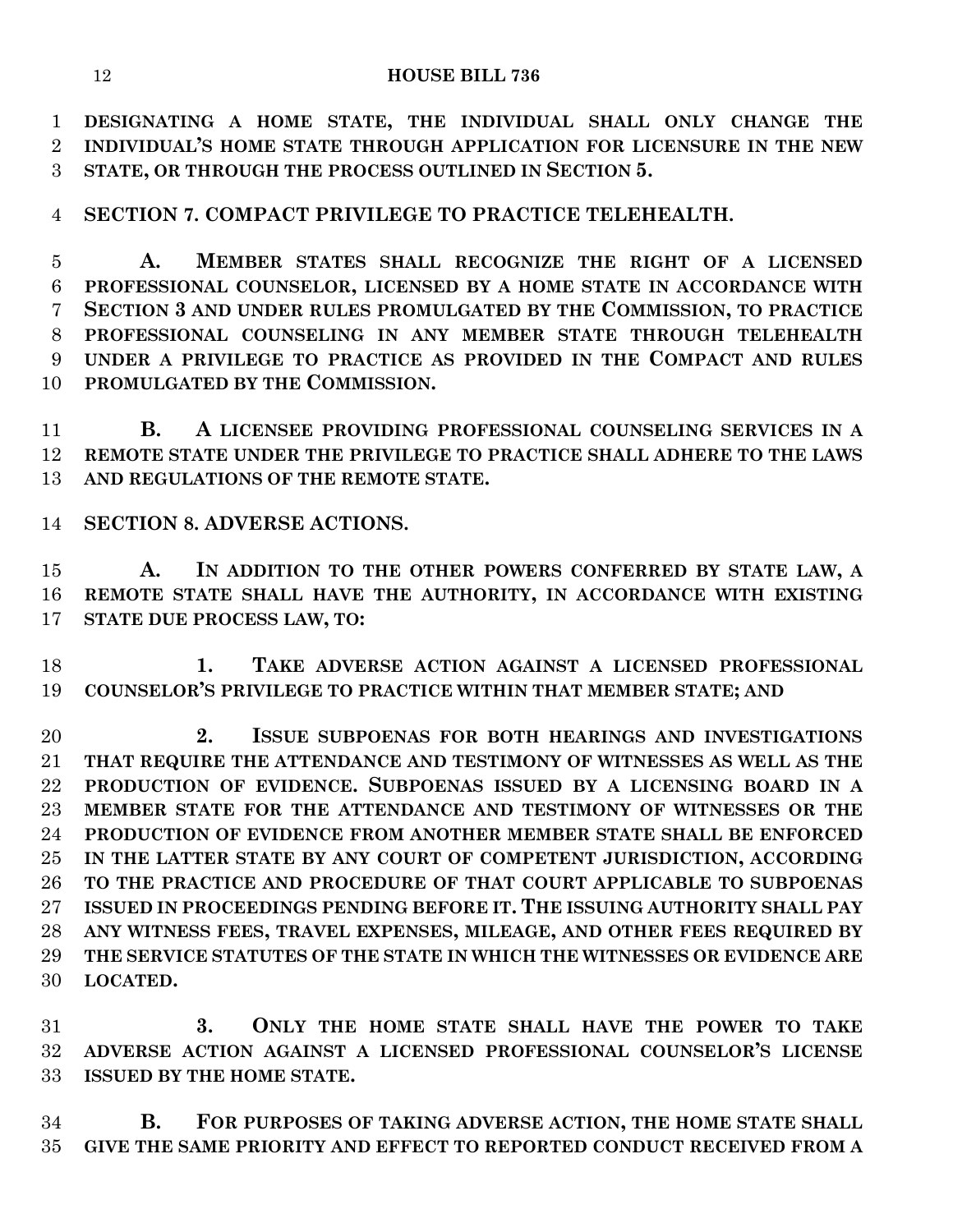**MEMBER STATE AS IT WOULD IF THE CONDUCT HAD OCCURRED WITHIN THE HOME STATE. IN SO DOING, THE HOME STATE SHALL APPLY ITS OWN STATE LAWS TO DETERMINE APPROPRIATE ACTION.**

 **C. THE HOME STATE SHALL COMPLETE ANY PENDING INVESTIGATIONS OF A LICENSED PROFESSIONAL COUNSELOR WHO CHANGES PRIMARY STATE OF RESIDENCE DURING THE COURSE OF THE INVESTIGATIONS. THE HOME STATE SHALL ALSO HAVE THE AUTHORITY TO TAKE APPROPRIATE ACTION(S) AND SHALL PROMPTLY REPORT THE CONCLUSIONS OF THE INVESTIGATIONS TO THE ADMINISTRATOR OF THE DATA SYSTEM. THE ADMINISTRATOR OF THE COORDINATED LICENSURE INFORMATION SYSTEM SHALL PROMPTLY NOTIFY THE NEW HOME STATE OF ANY ADVERSE ACTIONS.**

 **D. A MEMBER STATE, IF OTHERWISE PERMITTED BY STATE LAW, MAY RECOVER FROM THE AFFECTED LICENSED PROFESSIONAL COUNSELOR THE COSTS OF INVESTIGATIONS AND DISPOSITIONS OF CASES RESULTING FROM ANY ADVERSE ACTION TAKEN AGAINST THAT LICENSED PROFESSIONAL COUNSELOR.**

 **E. A MEMBER STATE MAY TAKE ADVERSE ACTION BASED ON THE FACTUAL FINDINGS OF THE REMOTE STATE, PROVIDED THAT THE MEMBER STATE FOLLOWS ITS OWN PROCEDURES FOR TAKING THE ADVERSE ACTION.**

**F. JOINT INVESTIGATIONS.**

 **1. IN ADDITION TO THE AUTHORITY GRANTED TO A MEMBER STATE BY ITS RESPECTIVE PROFESSIONAL COUNSELING PRACTICE ACT OR OTHER APPLICABLE STATE LAW, ANY MEMBER STATE MAY PARTICIPATE WITH OTHER MEMBER STATES IN JOINT INVESTIGATIONS OF LICENSEES.**

 **2. MEMBER STATES SHALL SHARE ANY INVESTIGATIVE, LITIGATION, OR COMPLIANCE MATERIALS IN FURTHERANCE OF ANY JOINT OR INDIVIDUAL INVESTIGATION INITIATED UNDER THE COMPACT.**

 **G. IF ADVERSE ACTION IS TAKEN BY THE HOME STATE AGAINST THE LICENSE OF A LICENSED PROFESSIONAL COUNSELOR, THE LICENSED PROFESSIONAL COUNSELOR'S PRIVILEGE TO PRACTICE IN ALL OTHER MEMBER STATES SHALL BE DEACTIVATED UNTIL ALL ENCUMBRANCES HAVE BEEN REMOVED FROM THE STATE LICENSE. ALL HOME STATE DISCIPLINARY ORDERS THAT IMPOSE ADVERSE ACTION AGAINST THE LICENSE OF A LICENSED PROFESSIONAL COUNSELOR SHALL INCLUDE A STATEMENT THAT THE LICENSED PROFESSIONAL COUNSELOR'S PRIVILEGE TO PRACTICE IS DEACTIVATED IN ALL MEMBER STATES DURING THE PENDENCY OF THE ORDER.**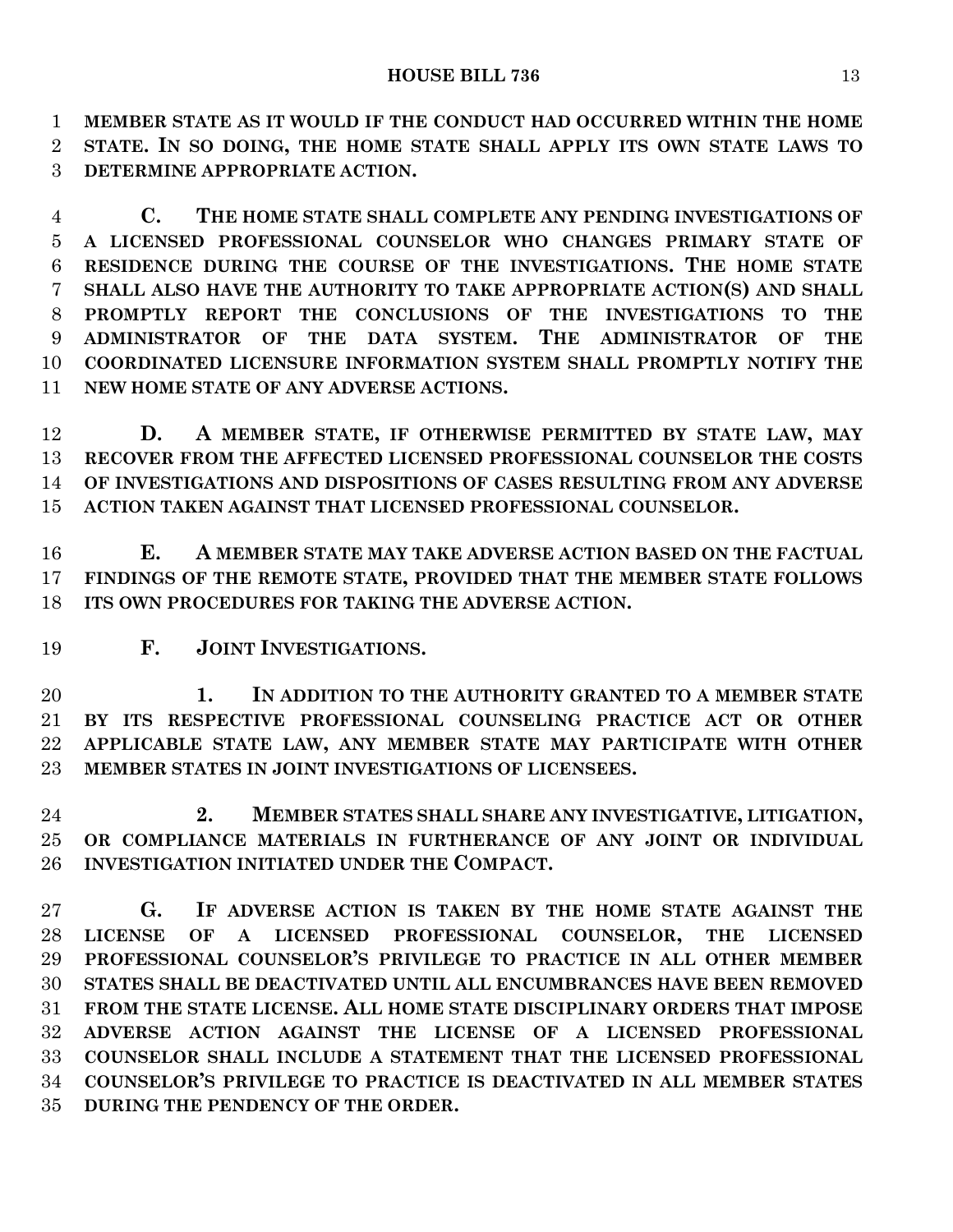**H. IF A MEMBER STATE TAKES ADVERSE ACTION, IT SHALL PROMPTLY NOTIFY THE ADMINISTRATOR OF THE DATA SYSTEM. THE ADMINISTRATOR OF THE DATA SYSTEM SHALL PROMPTLY NOTIFY THE HOME STATE OF ANY ADVERSE ACTIONS BY REMOTE STATES.**

 **I. NOTHING IN THIS COMPACT SHALL OVERRIDE A MEMBER STATE'S DECISION THAT PARTICIPATION IN AN ALTERNATIVE PROGRAM MAY BE USED IN LIEU OF ADVERSE ACTION.**

**SECTION 9. ESTABLISHMENT OF COUNSELING COMPACT COMMISSION.**

 **A. THE COMPACT MEMBER STATES HEREBY CREATE AND ESTABLISH A JOINT PUBLIC AGENCY KNOWN AS THE COUNSELING COMPACT COMMISSION:**

 **1. THE COMMISSION IS AN INSTRUMENTALITY OF THE COMPACT STATES.**

 **2. VENUE IS PROPER AND JUDICIAL PROCEEDINGS BY OR AGAINST THE COMMISSION SHALL BE BROUGHT SOLELY AND EXCLUSIVELY IN A COURT OF COMPETENT JURISDICTION WHERE THE PRINCIPAL OFFICE OF THE COMMISSION IS LOCATED. THE COMMISSION MAY WAIVE VENUE AND JURISDICTIONAL DEFENSES TO THE EXTENT IT ADOPTS OR CONSENTS TO PARTICIPATE IN ALTERNATIVE DISPUTE RESOLUTION PROCEEDINGS.**

 **3. NOTHING IN THIS COMPACT SHALL BE CONSTRUED TO BE A WAIVER OF SOVEREIGN IMMUNITY.**

**B. MEMBERSHIP, VOTING, AND MEETINGS.**

 **1. EACH MEMBER STATE SHALL HAVE AND BE LIMITED TO ONE (1) DELEGATE SELECTED BY THAT MEMBER STATE'S LICENSING BOARD.**

**2. THE DELEGATE SHALL BE EITHER:**

 **A. A CURRENT MEMBER OF THE LICENSING BOARD AT THE TIME OF APPOINTMENT, WHO IS A LICENSED PROFESSIONAL COUNSELOR OR PUBLIC MEMBER; OR**

**B. AN ADMINISTRATOR OF THE LICENSING BOARD.**

 **3. ANY DELEGATE MAY BE REMOVED OR SUSPENDED FROM OFFICE AS PROVIDED BY THE LAW OF THE STATE FROM WHICH THE DELEGATE IS APPOINTED.**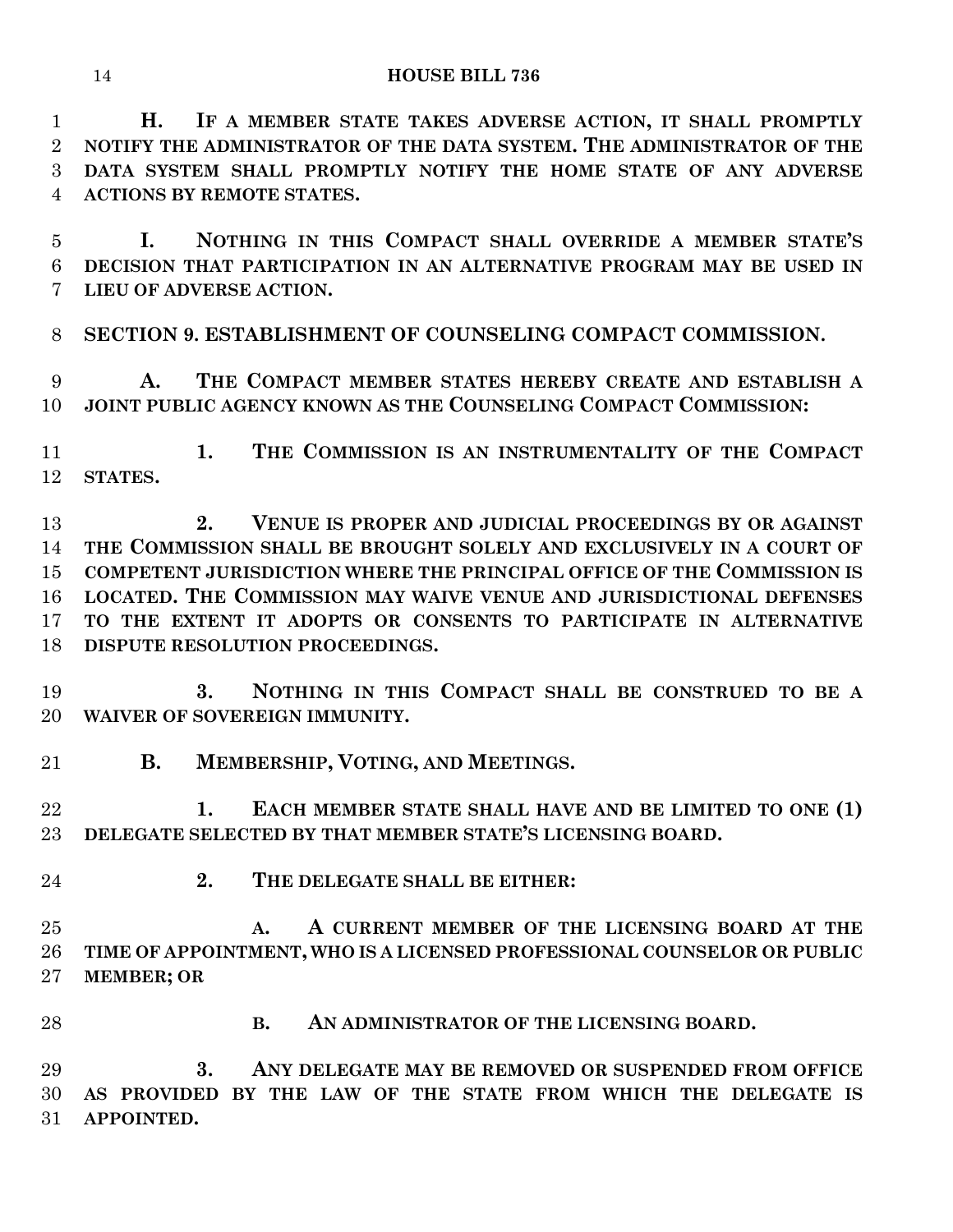**4. THE MEMBER STATE LICENSING BOARD SHALL FILL ANY VACANCY OCCURRING ON THE COMMISSION WITHIN SIXTY (60) DAYS.**

 **5. EACH DELEGATE SHALL BE ENTITLED TO ONE (1) VOTE WITH REGARD TO THE PROMULGATION OF RULES AND CREATION OF BYLAWS AND SHALL OTHERWISE HAVE AN OPPORTUNITY TO PARTICIPATE IN THE BUSINESS AND AFFAIRS OF THE COMMISSION.**

 **6. A DELEGATE SHALL VOTE IN PERSON OR BY SUCH OTHER MEANS AS PROVIDED IN THE BYLAWS. THE BYLAWS MAY PROVIDE FOR DELEGATES' PARTICIPATION IN MEETINGS BY TELEPHONE OR OTHER MEANS OF COMMUNICATION.**

 **7. THE COMMISSION SHALL MEET AT LEAST ONCE DURING EACH CALENDAR YEAR. ADDITIONAL MEETINGS SHALL BE HELD AS SET FORTH IN THE BYLAWS.**

 **8. THE COMMISSION SHALL BY RULE ESTABLISH A TERM OF OFFICE FOR DELEGATES AND MAY BY RULE ESTABLISH TERM LIMITS.**

- **C. THE COMMISSION SHALL HAVE THE FOLLOWING POWERS AND DUTIES:**
- **1. ESTABLISH THE FISCAL YEAR OF THE COMMISSION;**
- **2. ESTABLISH BYLAWS;**
- **3. MAINTAIN ITS FINANCIAL RECORDS IN ACCORDANCE WITH THE BYLAWS;**
- **4. MEET AND TAKE SUCH ACTIONS AS ARE CONSISTENT WITH THE PROVISIONS OF THIS COMPACT AND THE BYLAWS;**
- **5. PROMULGATE RULES WHICH SHALL BE BINDING TO THE EXTENT AND IN THE MANNER PROVIDED FOR IN THE COMPACT;**
- **6. BRING AND PROSECUTE LEGAL PROCEEDINGS OR ACTIONS IN THE NAME OF THE COMMISSION, PROVIDED THAT THE STANDING OF ANY STATE LICENSING BOARD TO SUE OR BE SUED UNDER APPLICABLE LAW SHALL NOT BE AFFECTED;**
- **7. PURCHASE AND MAINTAIN INSURANCE AND BONDS;**

 **8. BORROW, ACCEPT, OR CONTRACT FOR SERVICES OF PERSONNEL, INCLUDING, BUT NOT LIMITED TO, EMPLOYEES OF A MEMBER STATE;**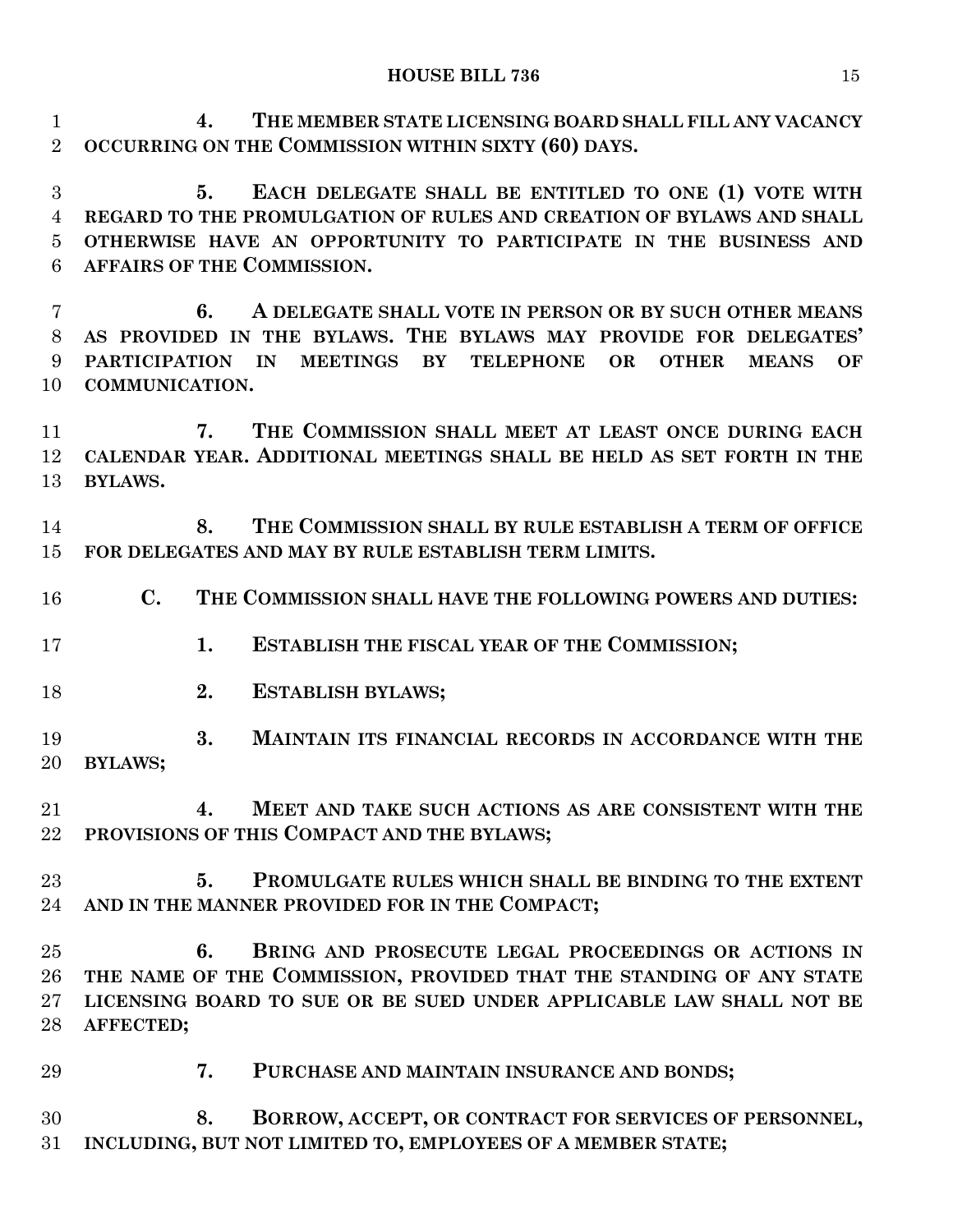**9. HIRE EMPLOYEES, ELECT OR APPOINT OFFICERS, FIX COMPENSATION, DEFINE DUTIES, GRANT SUCH INDIVIDUALS APPROPRIATE AUTHORITY TO CARRY OUT THE PURPOSES OF THE COMPACT, AND ESTABLISH THE COMMISSION'S PERSONNEL POLICIES AND PROGRAMS RELATING TO CONFLICTS OF INTEREST, QUALIFICATIONS OF PERSONNEL, AND OTHER RELATED PERSONNEL MATTERS;**

 **10. ACCEPT ANY AND ALL APPROPRIATE DONATIONS AND GRANTS OF MONEY, EQUIPMENT, SUPPLIES, MATERIALS, AND SERVICES, AND RECEIVE, UTILIZE, AND DISPOSE OF THE SAME; PROVIDED THAT AT ALL TIMES THE COMMISSION SHALL AVOID ANY APPEARANCE OF IMPROPRIETY OR CONFLICT OF INTEREST;**

 **11. LEASE, PURCHASE, ACCEPT APPROPRIATE GIFTS OR DONATIONS OF, OR OTHERWISE OWN, HOLD, IMPROVE, OR USE, ANY PROPERTY REAL, PERSONAL, OR MIXED; PROVIDED THAT AT ALL TIMES THE COMMISSION SHALL AVOID ANY APPEARANCE OF IMPROPRIETY;**

 **12. SELL, CONVEY, MORTGAGE, PLEDGE, LEASE, EXCHANGE, ABANDON, OR OTHERWISE DISPOSE OF ANY PROPERTY REAL, PERSONAL, OR MIXED;**

- **13. ESTABLISH A BUDGET AND MAKE EXPENDITURES;**
- 
- **14. BORROW MONEY;**

 **15. APPOINT COMMITTEES INCLUDING STANDING COMMITTEES COMPOSED OF MEMBERS, STATE REGULATORS, STATE LEGISLATORS OR THEIR REPRESENTATIVES, AND CONSUMER REPRESENTATIVES, AND SUCH OTHER INTERESTED PERSONS AS MAY BE DESIGNATED IN THIS COMPACT AND THE BYLAWS;**

 **16. PROVIDE AND RECEIVE INFORMATION FROM, AND COOPERATE WITH, LAW ENFORCEMENT AGENCIES;**

- 
- **17. ESTABLISH AND ELECT AN EXECUTIVE COMMITTEE; AND**

 **18. PERFORM SUCH OTHER FUNCTIONS AS MAY BE NECESSARY OR APPROPRIATE TO ACHIEVE THE PURPOSES OF THIS COMPACT CONSISTENT WITH THE STATE REGULATION OF PROFESSIONAL COUNSELING LICENSURE AND PRACTICE.**

**D. THE EXECUTIVE COMMITTEE.**

 **1. THE EXECUTIVE COMMITTEE SHALL HAVE THE POWER TO ACT ON BEHALF OF THE COMMISSION ACCORDING TO THE TERMS OF THIS COMPACT.**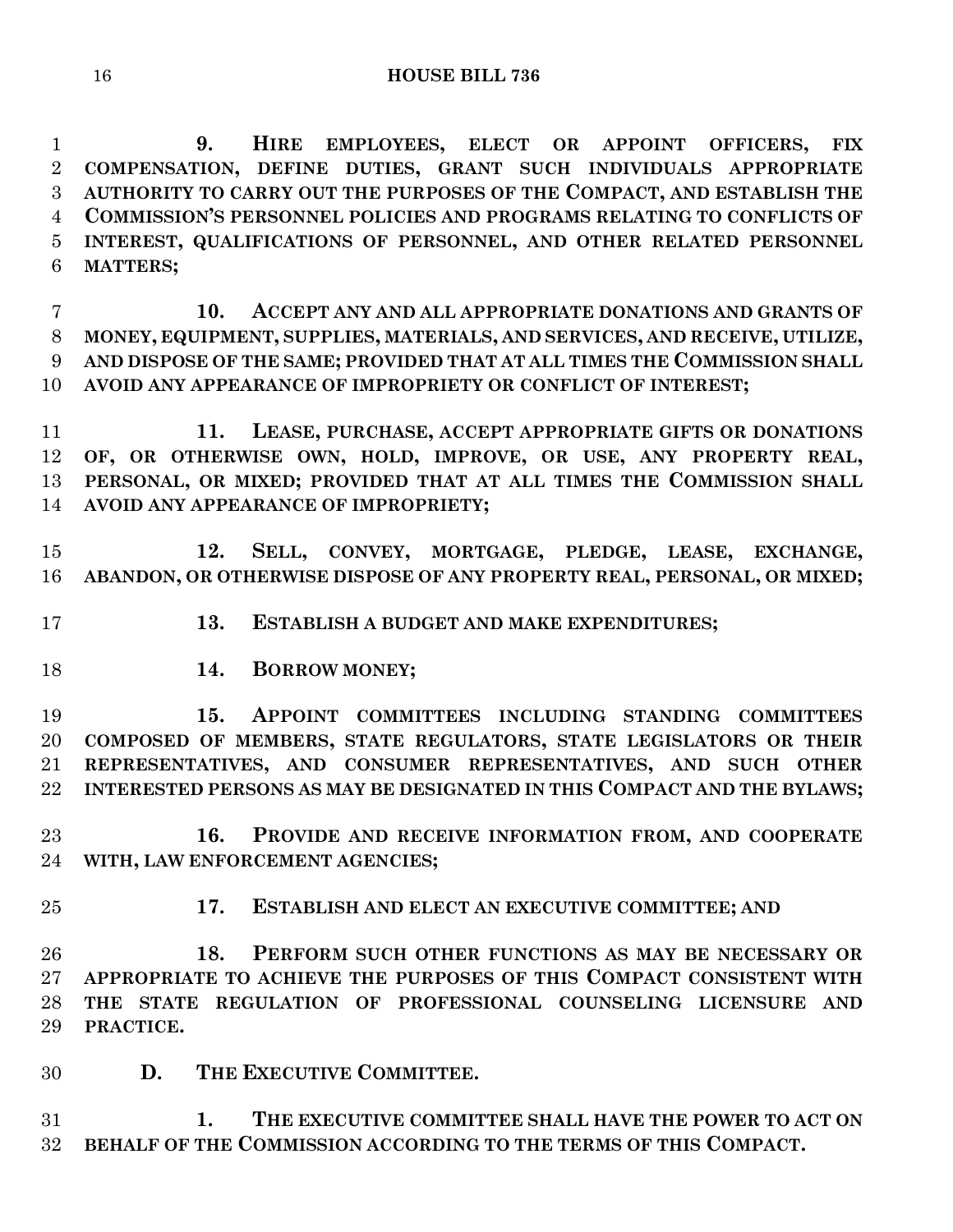**2. THE EXECUTIVE COMMITTEE SHALL BE COMPOSED OF UP TO ELEVEN (11) MEMBERS:**

 **A. SEVEN (7) VOTING MEMBERS WHO ARE ELECTED BY THE COMMISSION FROM THE CURRENT MEMBERSHIP OF THE COMMISSION; AND**

- **B. UP TO FOUR (4) EX–OFFICIO, NONVOTING MEMBERS FROM FOUR (4) RECOGNIZED NATIONAL PROFESSIONAL COUNSELOR ORGANIZATIONS. THE EX–OFFICIO MEMBERS WILL BE SELECTED BY THEIR RESPECTIVE ORGANIZATIONS.**
- **3. THE COMMISSION MAY REMOVE ANY MEMBER OF THE EXECUTIVE COMMITTEE AS PROVIDED IN BYLAWS.**
- **4. THE EXECUTIVE COMMITTEE SHALL MEET AT LEAST ANNUALLY.**

 **5. THE EXECUTIVE COMMITTEE SHALL HAVE THE FOLLOWING DUTIES AND RESPONSIBILITIES:**

 **A. RECOMMEND TO THE ENTIRE COMMISSION CHANGES TO THE RULES OR BYLAWS, CHANGES TO THIS COMPACT LEGISLATION, FEES PAID BY COMPACT MEMBER STATES SUCH AS ANNUAL DUES, AND ANY COMMISSION COMPACT FEE CHARGED TO LICENSEES FOR THE PRIVILEGE TO PRACTICE;**

 **B. ENSURE COMPACT ADMINISTRATION SERVICES ARE APPROPRIATELY PROVIDED, CONTRACTUAL OR OTHERWISE;**

**C. PREPARE AND RECOMMEND THE BUDGET;**

 **D. MAINTAIN FINANCIAL RECORDS ON BEHALF OF THE COMMISSION;**

## **E. MONITOR COMPACT COMPLIANCE OF MEMBER STATES AND PROVIDE COMPLIANCE REPORTS TO THE COMMISSION;**

- **F. ESTABLISH ADDITIONAL COMMITTEES AS NECESSARY; AND**
- **G. PERFORM OTHER DUTIES AS PROVIDED IN RULES OR BYLAWS.**
- **E. MEETINGS OF THE COMMISSION.**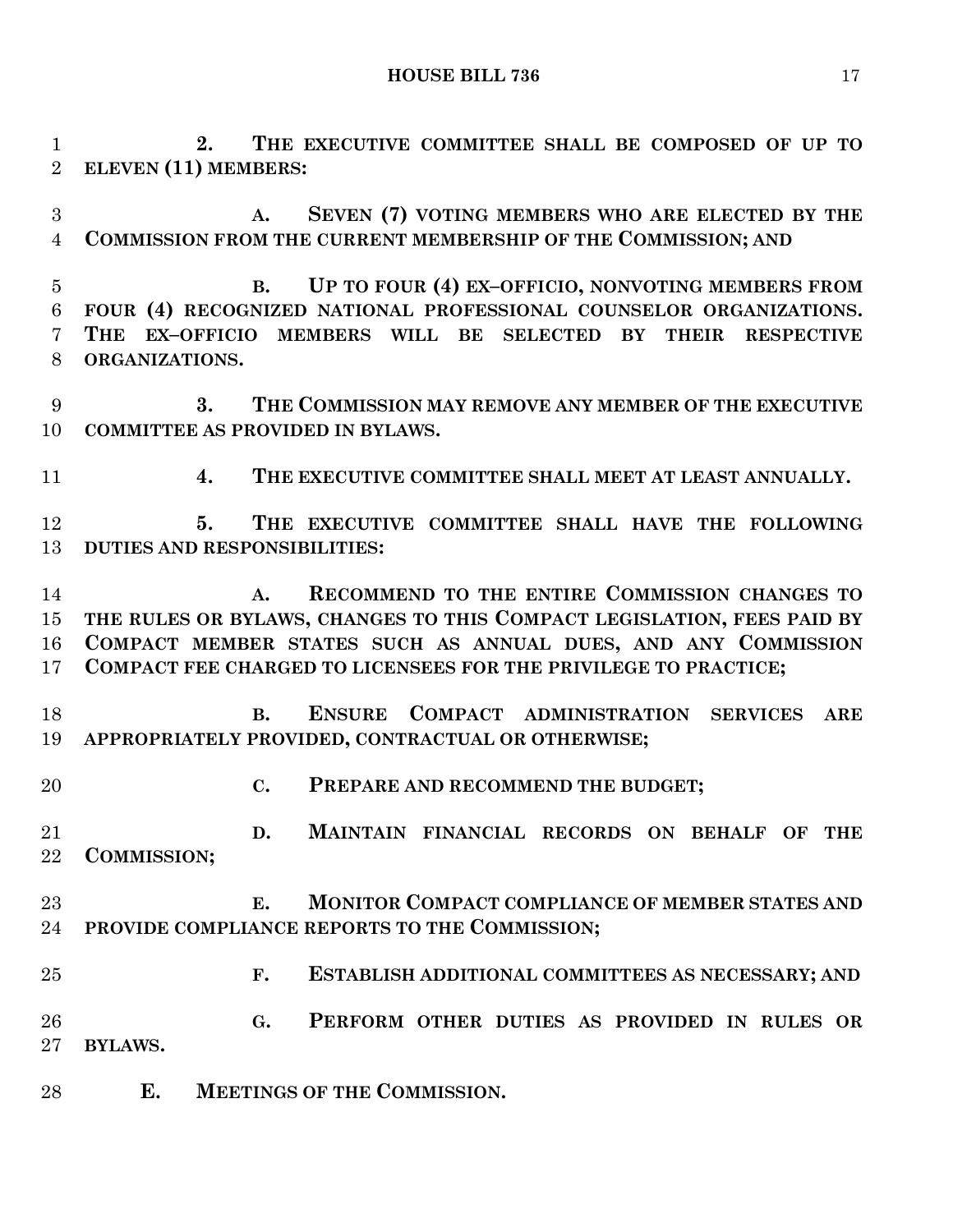**1. ALL MEETINGS SHALL BE OPEN TO THE PUBLIC, AND PUBLIC NOTICE OF MEETINGS SHALL BE GIVEN IN THE SAME MANNER AS REQUIRED UNDER THE RULEMAKING PROVISIONS IN SECTION 11.**

 **2. THE COMMISSION OR THE EXECUTIVE COMMITTEE OR OTHER COMMITTEES OF THE COMMISSION MAY CONVENE IN A CLOSED, NON–PUBLIC MEETING IF THE COMMISSION OR EXECUTIVE COMMITTEE OR OTHER COMMITTEES OF THE COMMISSION MUST DISCUSS:**

 **A. NON–COMPLIANCE OF A MEMBER STATE WITH ITS OBLIGATIONS UNDER THE COMPACT;**

 **B. THE EMPLOYMENT, COMPENSATION, DISCIPLINE, OR OTHER MATTERS, PRACTICES, OR PROCEDURES RELATED TO SPECIFIC EMPLOYEES OR OTHER MATTERS RELATED TO THE COMMISSION'S INTERNAL PERSONNEL PRACTICES AND PROCEDURES;**

- **C. CURRENT, THREATENED, OR REASONABLY ANTICIPATED LITIGATION;**
- **D. NEGOTIATION OF CONTRACTS FOR THE PURCHASE, LEASE, OR SALE OF GOODS, SERVICES, OR REAL ESTATE;**
- **E. ACCUSING ANY PERSON OF A CRIME OR FORMALLY CENSURING ANY PERSON;**
- **F. DISCLOSURE OF TRADE SECRETS OR COMMERCIAL OR FINANCIAL INFORMATION THAT IS PRIVILEGED OR CONFIDENTIAL;**
- **G. DISCLOSURE OF INFORMATION OF A PERSONAL NATURE WHERE DISCLOSURE WOULD CONSTITUTE A CLEARLY UNWARRANTED INVASION OF PERSONAL PRIVACY;**
- **H. DISCLOSURE OF INVESTIGATIVE RECORDS COMPILED FOR LAW ENFORCEMENT PURPOSES;**

 **I. DISCLOSURE OF INFORMATION RELATED TO ANY INVESTIGATIVE REPORTS PREPARED BY OR ON BEHALF OF OR FOR USE OF THE COMMISSION OR OTHER COMMITTEE CHARGED WITH RESPONSIBILITY OF INVESTIGATION OR DETERMINATION OF COMPLIANCE ISSUES PURSUANT TO THE COMPACT; OR**

 **J. MATTERS SPECIFICALLY EXEMPTED FROM DISCLOSURE BY FEDERAL OR MEMBER STATE STATUTE.**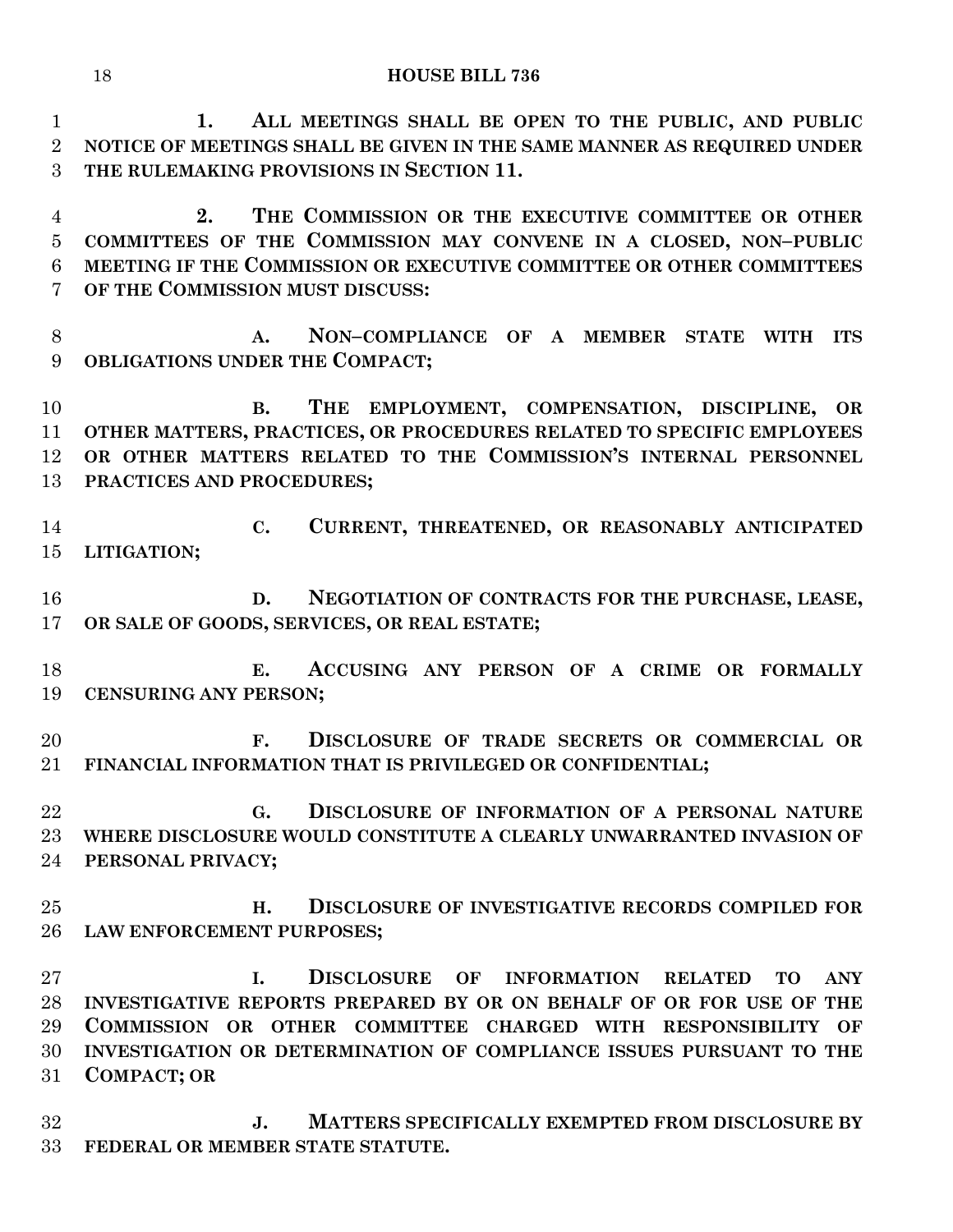**3. IF A MEETING, OR PORTION OF A MEETING, IS CLOSED PURSUANT TO THIS PROVISION, THE COMMISSION'S LEGAL COUNSEL OR DESIGNEE SHALL CERTIFY THAT THE MEETING MAY BE CLOSED AND SHALL REFERENCE EACH RELEVANT EXEMPTING PROVISION.**

 **4. THE COMMISSION SHALL KEEP MINUTES THAT FULLY AND CLEARLY DESCRIBE ALL MATTERS DISCUSSED IN A MEETING AND SHALL PROVIDE A FULL AND ACCURATE SUMMARY OF ACTIONS TAKEN, AND THE REASONS THEREFORE, INCLUDING A DESCRIPTION OF THE VIEWS EXPRESSED. ALL DOCUMENTS CONSIDERED IN CONNECTION WITH AN ACTION SHALL BE IDENTIFIED IN SUCH MINUTES. ALL MINUTES AND DOCUMENTS OF A CLOSED MEETING SHALL REMAIN UNDER SEAL, SUBJECT TO RELEASE BY A MAJORITY VOTE OF THE COMMISSION OR ORDER OF A COURT OF COMPETENT JURISDICTION.**

**F. FINANCING OF THE COMMISSION.**

 **1. THE COMMISSION SHALL PAY, OR PROVIDE FOR THE PAYMENT OF, THE REASONABLE EXPENSES OF ITS ESTABLISHMENT, ORGANIZATION, AND ONGOING ACTIVITIES.**

 **2. THE COMMISSION MAY ACCEPT ANY AND ALL APPROPRIATE REVENUE SOURCES, DONATIONS, AND GRANTS OF MONEY, EQUIPMENT, SUPPLIES, MATERIALS, AND SERVICES.**

 **3. THE COMMISSION MAY LEVY ON AND COLLECT AN ANNUAL ASSESSMENT FROM EACH MEMBER STATE OR IMPOSE FEES ON OTHER PARTIES TO COVER THE COST OF THE OPERATIONS AND ACTIVITIES OF THE COMMISSION AND ITS STAFF, WHICH MUST BE IN A TOTAL AMOUNT SUFFICIENT TO COVER ITS ANNUAL BUDGET AS APPROVED EACH YEAR FOR WHICH REVENUE IS NOT PROVIDED BY OTHER SOURCES. THE AGGREGATE ANNUAL ASSESSMENT AMOUNT SHALL BE ALLOCATED BASED UPON A FORMULA TO BE DETERMINED BY THE COMMISSION, WHICH SHALL PROMULGATE A RULE BINDING UPON ALL MEMBER STATES.**

 **4. THE COMMISSION SHALL NOT INCUR OBLIGATIONS OF ANY KIND PRIOR TO SECURING THE FUNDS ADEQUATE TO MEET THE SAME; NOR SHALL THE COMMISSION PLEDGE THE CREDIT OF ANY OF THE MEMBER STATES, EXCEPT BY AND WITH THE AUTHORITY OF THE MEMBER STATE.**

 **5. THE COMMISSION SHALL KEEP ACCURATE ACCOUNTS OF ALL RECEIPTS AND DISBURSEMENTS. THE RECEIPTS AND DISBURSEMENTS OF THE COMMISSION SHALL BE SUBJECT TO THE AUDIT AND ACCOUNTING PROCEDURES ESTABLISHED UNDER ITS BYLAWS. HOWEVER, ALL RECEIPTS AND DISBURSEMENTS OF FUNDS HANDLED BY THE COMMISSION SHALL BE AUDITED YEARLY BY A**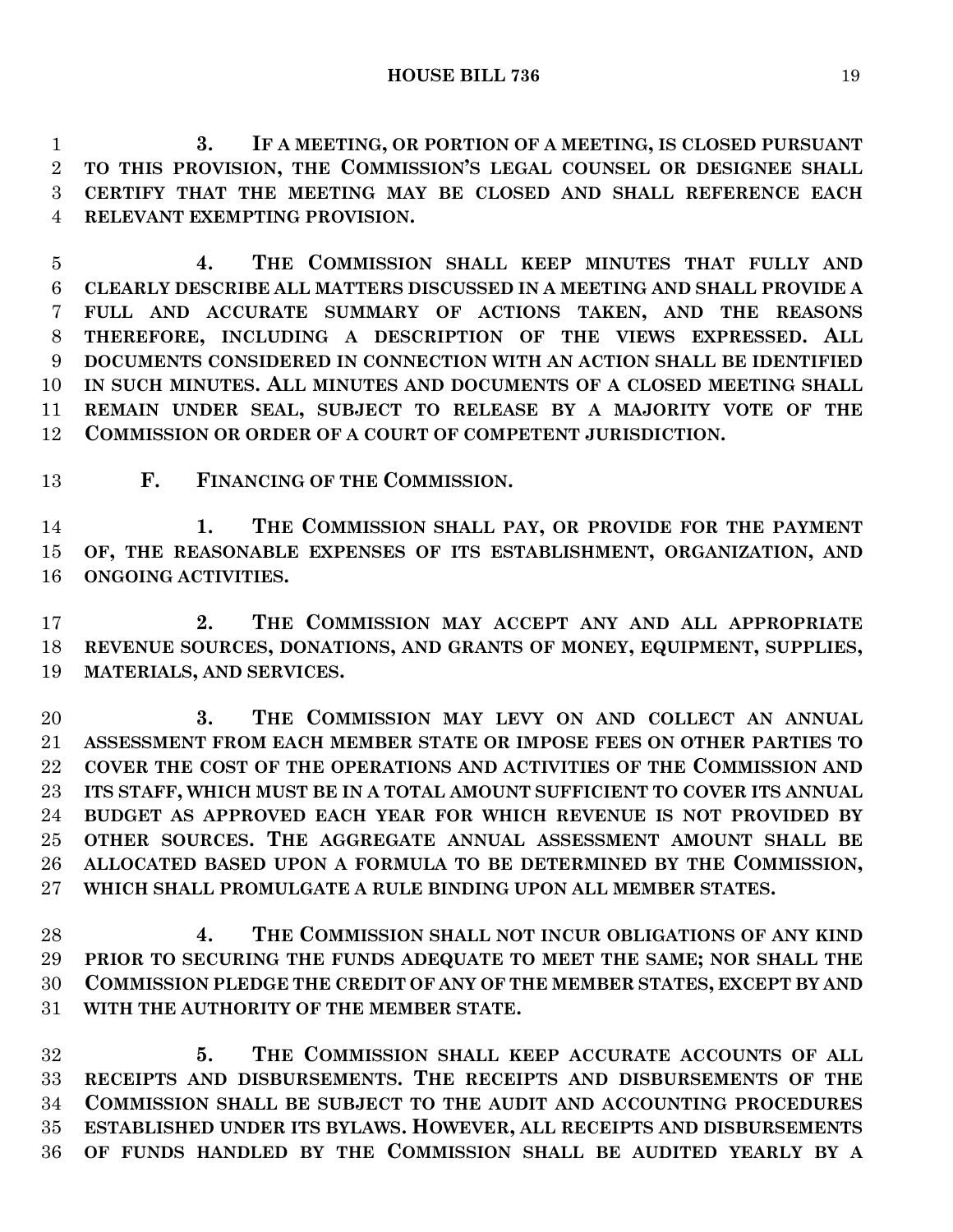**CERTIFIED OR LICENSED PUBLIC ACCOUNTANT, AND THE REPORT OF THE AUDIT SHALL BE INCLUDED IN AND BECOME PART OF THE ANNUAL REPORT OF THE COMMISSION.**

**G. QUALIFIED IMMUNITY, DEFENSE, AND INDEMNIFICATION.**

 **1. THE MEMBERS, OFFICERS, EXECUTIVE DIRECTOR, EMPLOYEES, AND REPRESENTATIVES OF THE COMMISSION SHALL BE IMMUNE FROM SUIT AND LIABILITY, EITHER PERSONALLY OR IN THEIR OFFICIAL CAPACITY, FOR ANY CLAIM FOR DAMAGE TO OR LOSS OF PROPERTY OR PERSONAL INJURY OR OTHER CIVIL LIABILITY CAUSED BY OR ARISING OUT OF ANY ACTUAL OR ALLEGED ACT, ERROR, OR OMISSION THAT OCCURRED, OR THAT THE PERSON AGAINST WHOM THE CLAIM IS MADE HAD A REASONABLE BASIS FOR BELIEVING OCCURRED WITHIN THE SCOPE OF COMMISSION EMPLOYMENT, DUTIES, OR RESPONSIBILITIES; PROVIDED THAT NOTHING IN THIS PARAGRAPH SHALL BE CONSTRUED TO PROTECT ANY SUCH PERSON FROM SUIT OR LIABILITY FOR ANY DAMAGE, LOSS, INJURY, OR LIABILITY CAUSED BY THE INTENTIONAL OR WILLFUL OR WANTON MISCONDUCT OF THAT PERSON.**

 **2. THE COMMISSION SHALL DEFEND ANY MEMBER, OFFICER, EXECUTIVE DIRECTOR, EMPLOYEE, OR REPRESENTATIVE OF THE COMMISSION IN ANY CIVIL ACTION SEEKING TO IMPOSE LIABILITY ARISING OUT OF ANY ACTUAL OR ALLEGED ACT, ERROR, OR OMISSION THAT OCCURRED WITHIN THE SCOPE OF COMMISSION EMPLOYMENT, DUTIES, OR RESPONSIBILITIES, OR THAT THE PERSON AGAINST WHOM THE CLAIM IS MADE HAD A REASONABLE BASIS FOR BELIEVING OCCURRED WITHIN THE SCOPE OF COMMISSION EMPLOYMENT, DUTIES, OR RESPONSIBILITIES; PROVIDED THAT NOTHING HEREIN SHALL BE CONSTRUED TO PROHIBIT THAT PERSON FROM RETAINING HIS OR HER OWN COUNSEL; AND PROVIDED FURTHER, THAT THE ACTUAL OR ALLEGED ACT, ERROR, OR OMISSION DID NOT RESULT FROM THAT PERSON'S INTENTIONAL OR WILLFUL OR WANTON MISCONDUCT.**

 **3. THE COMMISSION SHALL INDEMNIFY AND HOLD HARMLESS ANY MEMBER, OFFICER, EXECUTIVE DIRECTOR, EMPLOYEE, OR REPRESENTATIVE OF THE COMMISSION FOR THE AMOUNT OF ANY SETTLEMENT OR JUDGMENT OBTAINED AGAINST THAT PERSON ARISING OUT OF ANY ACTUAL OR ALLEGED ACT, ERROR, OR OMISSION THAT OCCURRED WITHIN THE SCOPE OF COMMISSION EMPLOYMENT, DUTIES, OR RESPONSIBILITIES, OR THAT SUCH PERSON HAD A REASONABLE BASIS FOR BELIEVING OCCURRED WITHIN THE SCOPE OF COMMISSION EMPLOYMENT, DUTIES, OR RESPONSIBILITIES, PROVIDED THAT THE ACTUAL OR ALLEGED ACT, ERROR, OR OMISSION DID NOT RESULT FROM THE INTENTIONAL OR WILLFUL OR WANTON MISCONDUCT OF THAT PERSON.**

**SECTION 10. DATA SYSTEM.**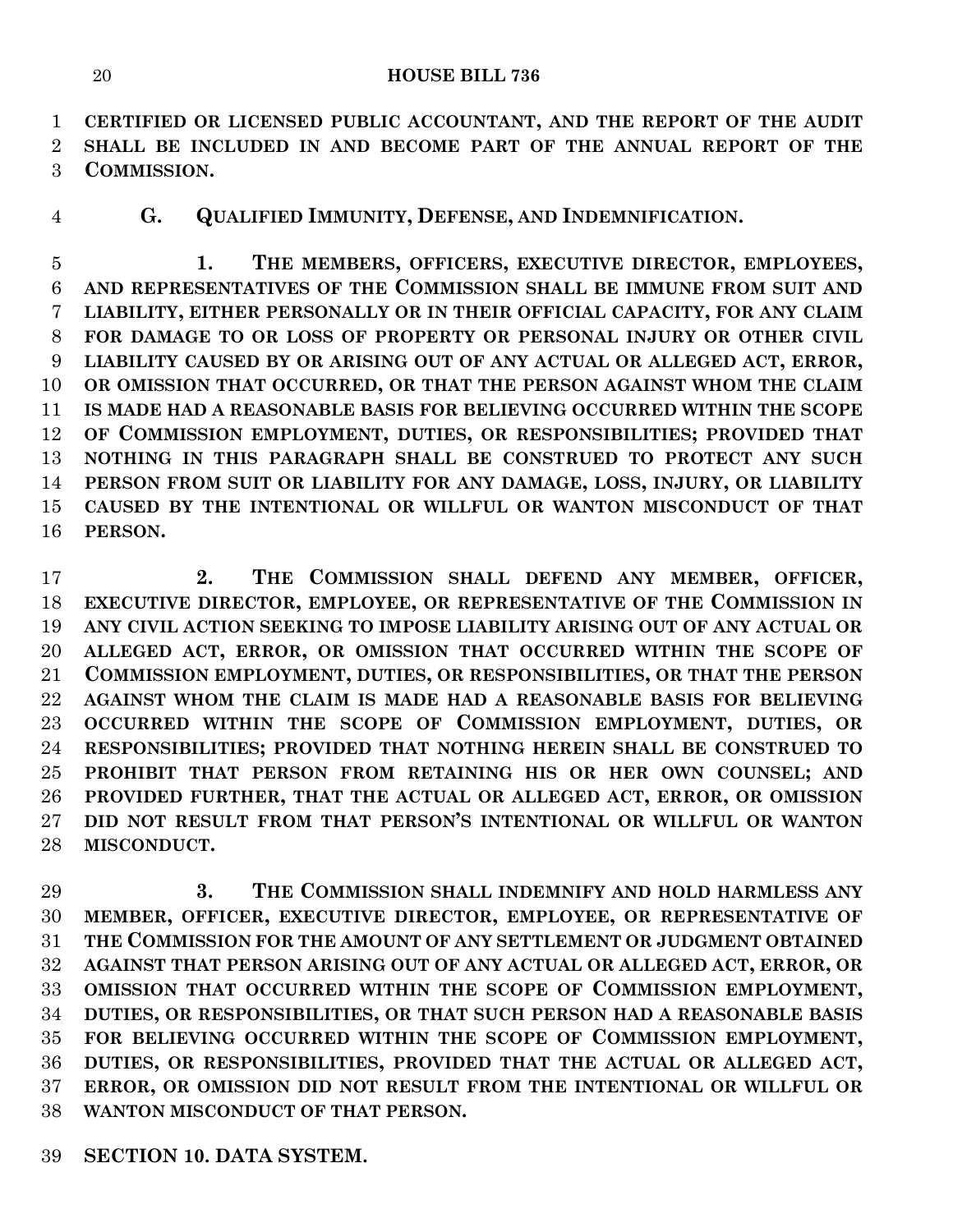**A. THE COMMISSION SHALL PROVIDE FOR THE DEVELOPMENT, MAINTENANCE, OPERATION, AND UTILIZATION OF A COORDINATED DATABASE AND REPORTING SYSTEM CONTAINING LICENSURE, ADVERSE ACTION, AND INVESTIGATIVE INFORMATION ON ALL LICENSED INDIVIDUALS IN MEMBER STATES.**

 **B. NOTWITHSTANDING ANY OTHER PROVISION OF STATE LAW TO THE CONTRARY, A MEMBER STATE SHALL SUBMIT A UNIFORM DATA SET TO THE DATA SYSTEM ON ALL INDIVIDUALS TO WHOM THIS COMPACT IS APPLICABLE AS REQUIRED BY THE RULES OF THE COMMISSION, INCLUDING:**

- **1. IDENTIFYING INFORMATION;**
- **2. LICENSURE DATA;**

 **3. ADVERSE ACTIONS AGAINST A LICENSE OR PRIVILEGE TO PRACTICE;**

 **4. NON–CONFIDENTIAL INFORMATION RELATED TO ALTERNATIVE PROGRAM PARTICIPATION;**

 **5. ANY DENIAL OF APPLICATION FOR LICENSURE, AND THE REASON(S) FOR SUCH DENIAL;**

**6. CURRENT SIGNIFICANT INVESTIGATIVE INFORMATION; AND**

 **7. OTHER INFORMATION THAT MAY FACILITATE THE ADMINISTRATION OF THIS COMPACT, AS DETERMINED BY THE RULES OF THE COMMISSION.**

 **C. INVESTIGATIVE INFORMATION PERTAINING TO A LICENSEE IN ANY MEMBER STATE WILL ONLY BE AVAILABLE TO OTHER MEMBER STATES.**

 **D. THE COMMISSION SHALL PROMPTLY NOTIFY ALL MEMBER STATES OF ANY ADVERSE ACTION TAKEN AGAINST A LICENSEE OR AN INDIVIDUAL APPLYING FOR A LICENSE. ADVERSE ACTION INFORMATION PERTAINING TO A LICENSEE IN ANY MEMBER STATE WILL BE AVAILABLE TO ANY OTHER MEMBER STATE.**

 **E. MEMBER STATES CONTRIBUTING INFORMATION TO THE DATA SYSTEM MAY DESIGNATE INFORMATION THAT MAY NOT BE SHARED WITH THE PUBLIC WITHOUT THE EXPRESS PERMISSION OF THE CONTRIBUTING STATE.**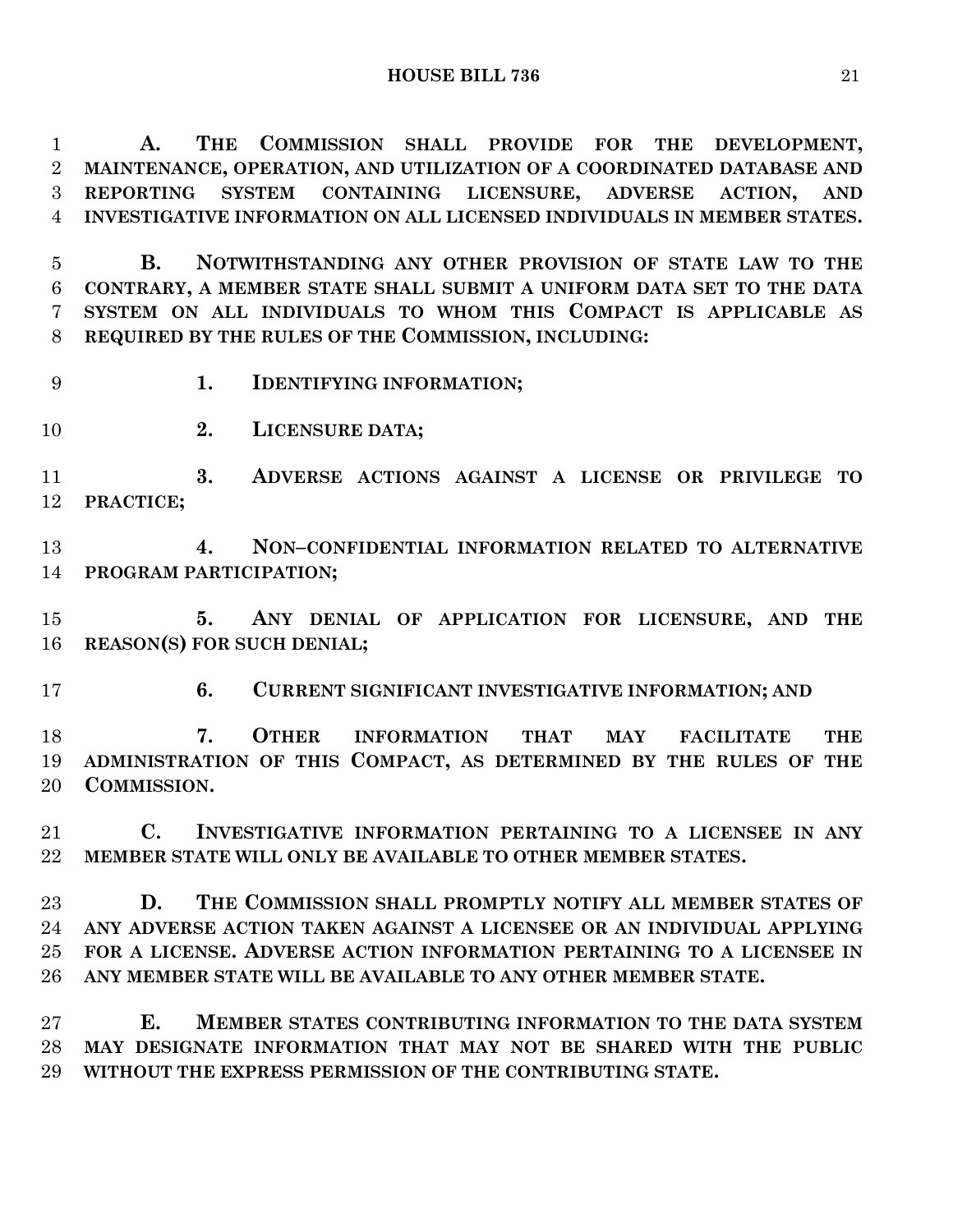**F. ANY INFORMATION SUBMITTED TO THE DATA SYSTEM THAT IS SUBSEQUENTLY REQUIRED TO BE EXPUNGED BY THE LAWS OF THE MEMBER STATE CONTRIBUTING THE INFORMATION SHALL BE REMOVED FROM THE DATA SYSTEM.**

**SECTION 11. RULEMAKING.**

 **A. THE COMMISSION SHALL PROMULGATE REASONABLE RULES IN ORDER TO EFFECTIVELY AND EFFICIENTLY ACHIEVE THE PURPOSE OF THE COMPACT. NOTWITHSTANDING THE FOREGOING, IN THE EVENT THE COMMISSION EXERCISES ITS RULEMAKING AUTHORITY IN A MANNER THAT IS BEYOND THE SCOPE OF THE PURPOSES OF THE COMPACT, OR THE POWERS GRANTED HEREUNDER, THEN SUCH AN ACTION BY THE COMMISSION SHALL BE INVALID AND HAVE NO FORCE OR EFFECT.**

 **B. THE COMMISSION SHALL EXERCISE ITS RULEMAKING POWERS PURSUANT TO THE CRITERIA SET FORTH IN THIS SECTION AND THE RULES ADOPTED THEREUNDER. RULES AND AMENDMENTS SHALL BECOME BINDING AS OF THE DATE SPECIFIED IN EACH RULE OR AMENDMENT.**

 **C. IF A MAJORITY OF THE LEGISLATURES OF THE MEMBER STATES REJECTS A RULE, BY ENACTMENT OF A STATUTE OR RESOLUTION IN THE SAME MANNER USED TO ADOPT THE COMPACT WITHIN FOUR (4) YEARS OF THE DATE OF ADOPTION OF THE RULE, THEN SUCH RULE SHALL HAVE NO FURTHER FORCE AND EFFECT IN ANY MEMBER STATE.**

 **D. RULES OR AMENDMENTS TO THE RULES SHALL BE ADOPTED AT A REGULAR OR SPECIAL MEETING OF THE COMMISSION.**

 **E. PRIOR TO PROMULGATION AND ADOPTION OF A FINAL RULE OR RULES BY THE COMMISSION, AND AT LEAST THIRTY (30) DAYS IN ADVANCE OF THE MEETING AT WHICH THE RULE WILL BE CONSIDERED AND VOTED UPON, THE COMMISSION SHALL FILE A NOTICE OF PROPOSED RULEMAKING:**

 **1. ON THE WEBSITE OF THE COMMISSION OR OTHER PUBLICLY ACCESSIBLE PLATFORM; AND** 

 **2. ON THE WEBSITE OF EACH MEMBER STATE PROFESSIONAL COUNSELING LICENSING BOARD OR OTHER PUBLICLY ACCESSIBLE PLATFORM OR THE PUBLICATION IN WHICH EACH STATE WOULD OTHERWISE PUBLISH PROPOSED RULES.**

**F. THE NOTICE OF PROPOSED RULEMAKING SHALL INCLUDE:**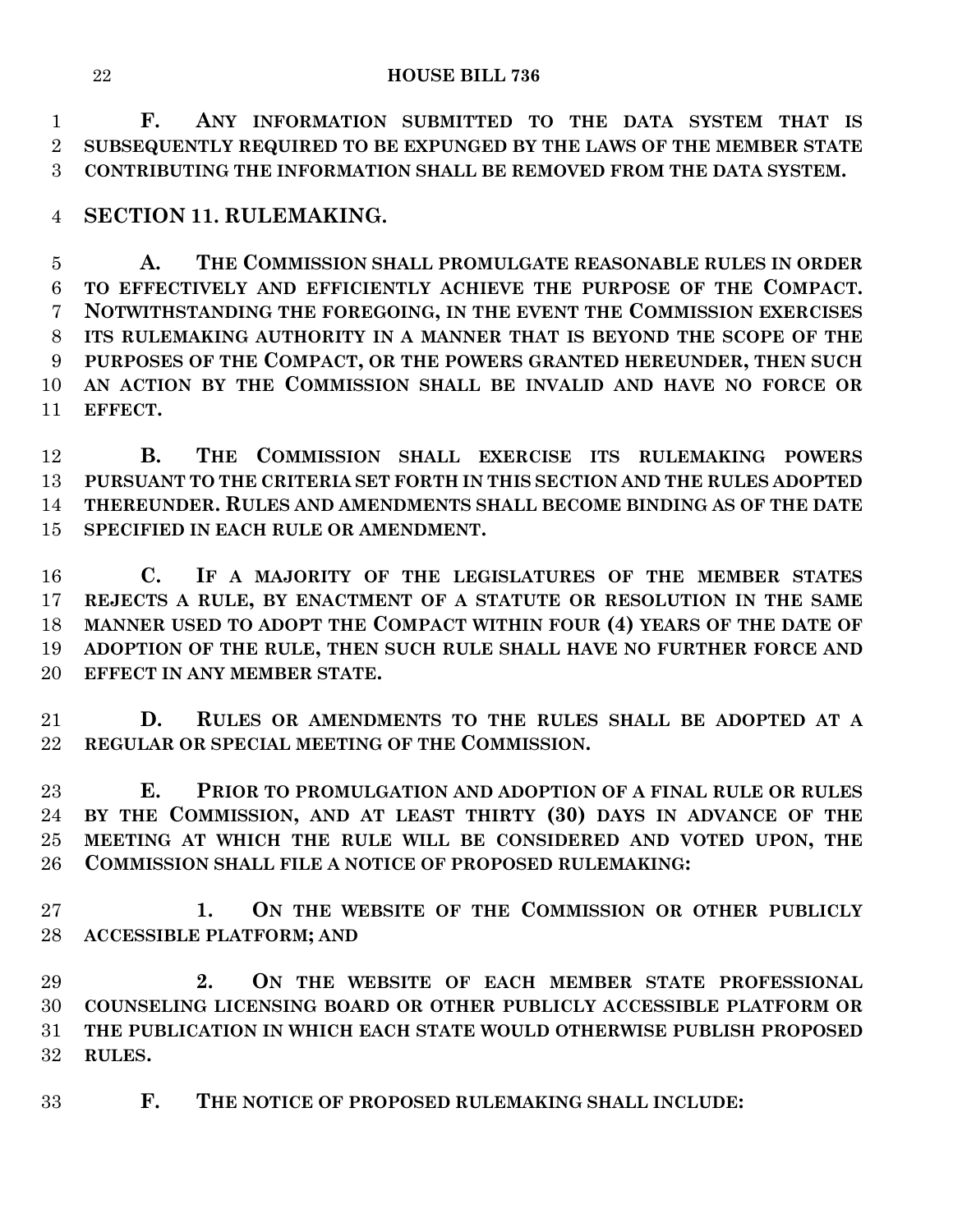**1. THE PROPOSED TIME, DATE, AND LOCATION OF THE MEETING IN WHICH THE RULE WILL BE CONSIDERED AND VOTED UPON;**

 **2. THE TEXT OF THE PROPOSED RULE OR AMENDMENT AND THE REASON FOR THE PROPOSED RULE;**

 **3. A REQUEST FOR COMMENTS ON THE PROPOSED RULE FROM ANY INTERESTED PERSON; AND** 

 **4. THE MANNER IN WHICH INTERESTED PERSONS MAY SUBMIT NOTICE TO THE COMMISSION OF THEIR INTENTION TO ATTEND THE PUBLIC HEARING AND ANY WRITTEN COMMENTS.**

 **G. PRIOR TO ADOPTION OF A PROPOSED RULE, THE COMMISSION SHALL ALLOW PERSONS TO SUBMIT WRITTEN DATA, FACTS, OPINIONS, AND ARGUMENTS, WHICH SHALL BE MADE AVAILABLE TO THE PUBLIC.**

 **H. THE COMMISSION SHALL GRANT AN OPPORTUNITY FOR A PUBLIC HEARING BEFORE IT ADOPTS A RULE OR AMENDMENT IF A HEARING IS REQUESTED BY:**

**1. AT LEAST TWENTY–FIVE (25) PERSONS;**

 **2. A STATE OR FEDERAL GOVERNMENTAL SUBDIVISION OR AGENCY; OR** 

**3. AN ASSOCIATION HAVING AT LEAST TWENTY–FIVE (25) MEMBERS.**

 **I. IF A HEARING IS HELD ON THE PROPOSED RULE OR AMENDMENT, THE COMMISSION SHALL PUBLISH THE PLACE, TIME, AND DATE OF THE SCHEDULED PUBLIC HEARING. IF THE HEARING IS HELD BY ELECTRONIC MEANS, THE COMMISSION SHALL PUBLISH THE MECHANISM FOR ACCESS TO THE ELECTRONIC HEARING.**

 **1. ALL PERSONS WISHING TO BE HEARD AT THE HEARING SHALL NOTIFY THE EXECUTIVE DIRECTOR OF THE COMMISSION OR OTHER DESIGNATED MEMBER IN WRITING OF THEIR DESIRE TO APPEAR AND TESTIFY AT THE HEARING NOT LESS THAN FIVE (5) BUSINESS DAYS BEFORE THE SCHEDULED DATE OF THE HEARING.**

 **2. HEARINGS SHALL BE CONDUCTED IN A MANNER PROVIDING EACH PERSON WHO WISHES TO COMMENT A FAIR AND REASONABLE OPPORTUNITY TO COMMENT ORALLY OR IN WRITING.**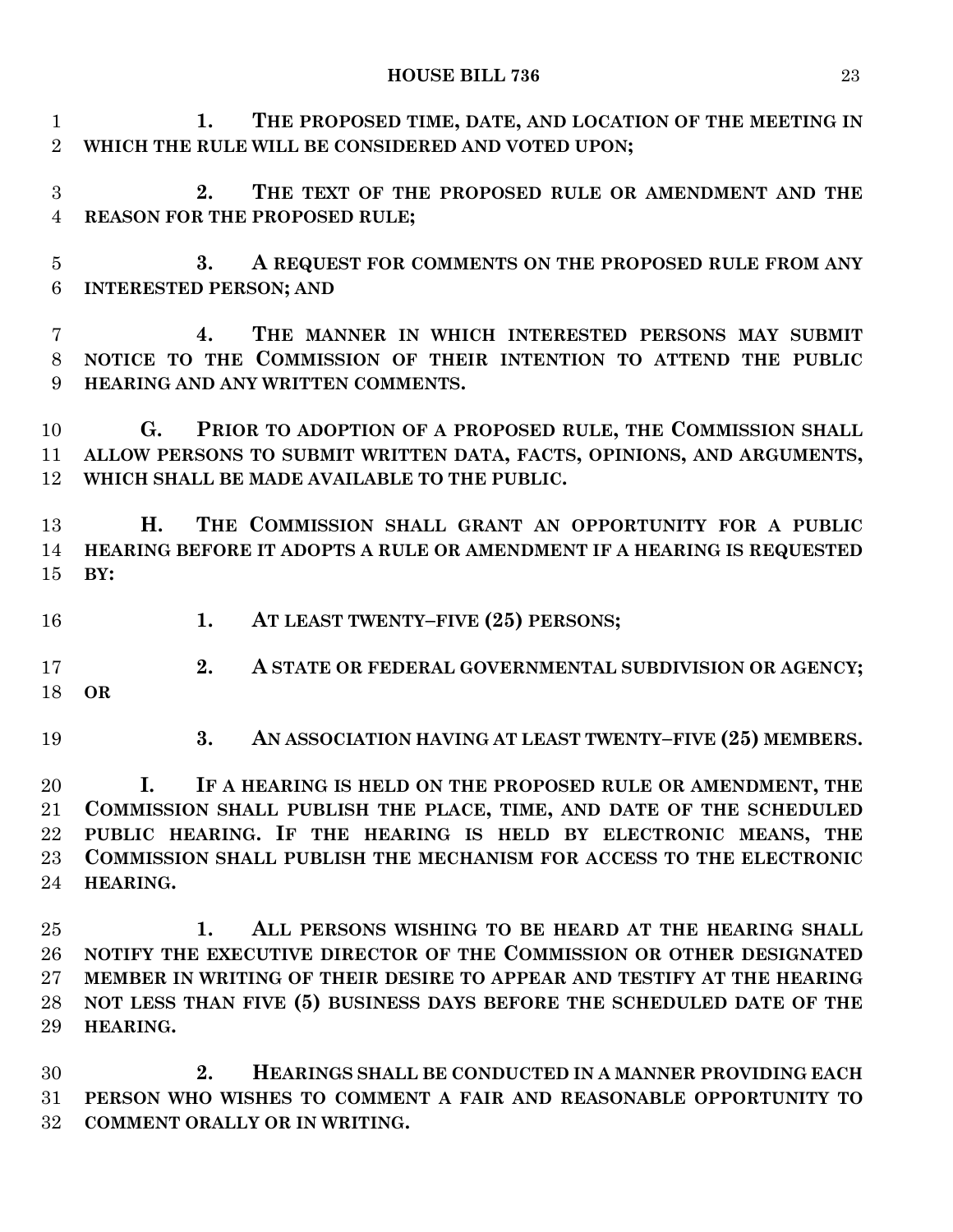**3. ALL HEARINGS WILL BE RECORDED. A COPY OF THE RECORDING WILL BE MADE AVAILABLE ON REQUEST.**

 **4. NOTHING IN THIS SECTION SHALL BE CONSTRUED AS REQUIRING A SEPARATE HEARING ON EACH RULE. RULES MAY BE GROUPED FOR THE CONVENIENCE OF THE COMMISSION AT HEARINGS REQUIRED BY THIS SECTION.**

 **J. FOLLOWING THE SCHEDULED HEARING DATE, OR BY THE CLOSE OF BUSINESS ON THE SCHEDULED HEARING DATE IF THE HEARING WAS NOT HELD, THE COMMISSION SHALL CONSIDER ALL WRITTEN AND ORAL COMMENTS RECEIVED.**

 **K. IF NO WRITTEN NOTICE OF INTENT TO ATTEND THE PUBLIC HEARING BY INTERESTED PARTIES IS RECEIVED, THE COMMISSION MAY PROCEED WITH PROMULGATION OF THE PROPOSED RULE WITHOUT A PUBLIC HEARING.**

 **L. THE COMMISSION SHALL, BY MAJORITY VOTE OF ALL MEMBERS, TAKE FINAL ACTION ON THE PROPOSED RULE AND SHALL DETERMINE THE EFFECTIVE DATE OF THE RULE, IF ANY, BASED ON THE RULEMAKING RECORD AND THE FULL TEXT OF THE RULE.**

 **M. UPON DETERMINATION THAT AN EMERGENCY EXISTS, THE COMMISSION MAY CONSIDER AND ADOPT AN EMERGENCY RULE WITHOUT PRIOR NOTICE, OPPORTUNITY FOR COMMENT, OR HEARING, PROVIDED THAT THE USUAL RULEMAKING PROCEDURES PROVIDED IN THE COMPACT AND IN THIS SECTION SHALL BE RETROACTIVELY APPLIED TO THE RULE AS SOON AS REASONABLY POSSIBLE, IN NO EVENT LATER THAN NINETY (90) DAYS AFTER THE EFFECTIVE DATE OF THE RULE. FOR THE PURPOSES OF THIS PROVISION, AN EMERGENCY RULE IS ONE THAT MUST BE ADOPTED IMMEDIATELY IN ORDER TO:**

 **1. MEET AN IMMINENT THREAT TO PUBLIC HEALTH, SAFETY, OR WELFARE;**

**2. PREVENT A LOSS OF COMMISSION OR MEMBER STATE FUNDS;** 

 **3. MEET A DEADLINE FOR THE PROMULGATION OF AN ADMINISTRATIVE RULE THAT IS ESTABLISHED BY FEDERAL LAW OR RULE; OR** 

**4. PROTECT PUBLIC HEALTH AND SAFETY.**

 **N. THE COMMISSION OR AN AUTHORIZED COMMITTEE OF THE COMMISSION MAY DIRECT REVISIONS TO A PREVIOUSLY ADOPTED RULE OR AMENDMENT FOR PURPOSES OF CORRECTING TYPOGRAPHICAL ERRORS, ERRORS IN FORMAT, ERRORS IN CONSISTENCY, OR GRAMMATICAL ERRORS. PUBLIC NOTICE OF ANY REVISIONS SHALL BE POSTED ON THE WEBSITE OF THE COMMISSION. THE**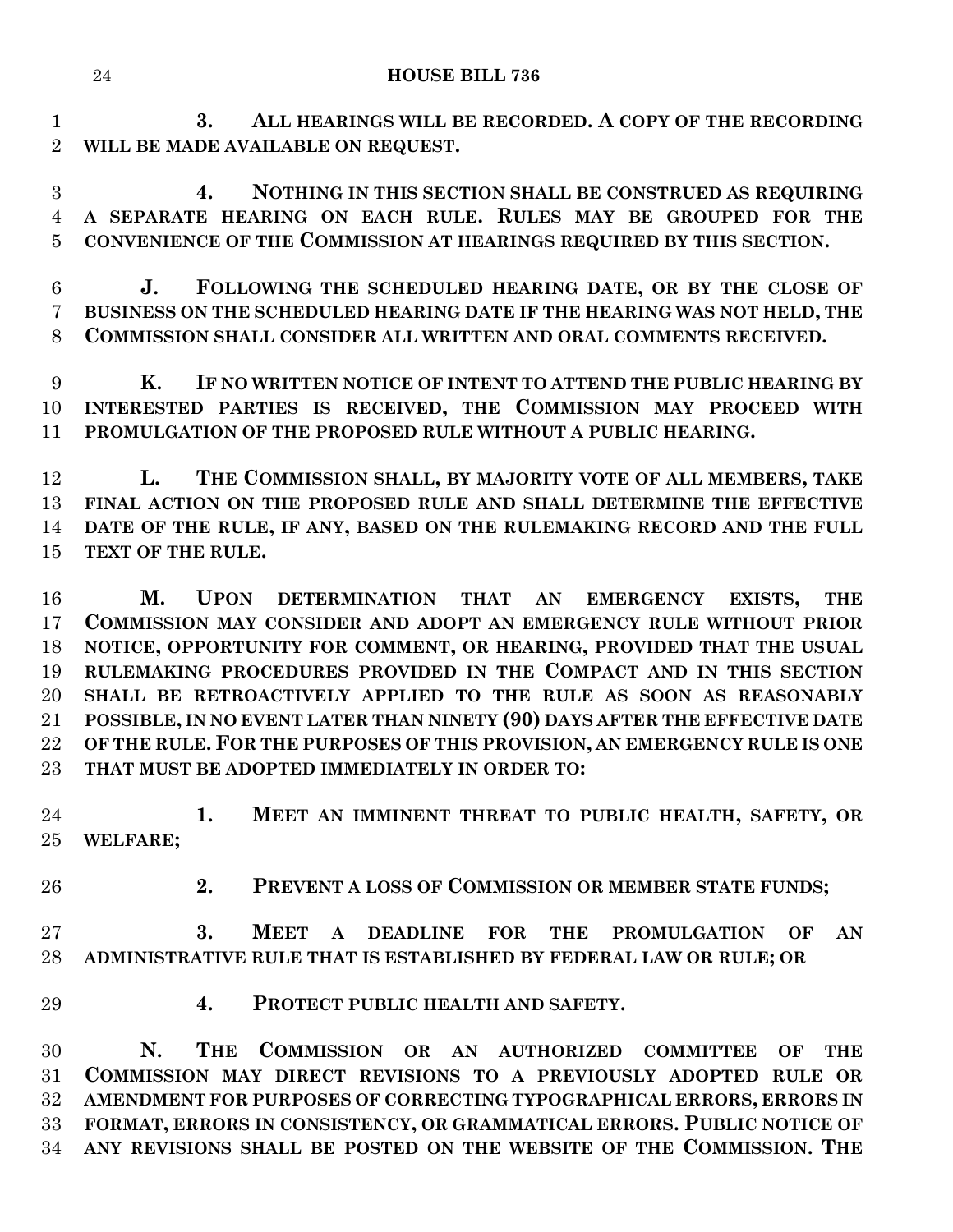**REVISION SHALL BE SUBJECT TO CHALLENGE BY ANY PERSON FOR A PERIOD OF THIRTY (30) DAYS AFTER POSTING. THE REVISION MAY BE CHALLENGED ONLY ON GROUNDS THAT THE REVISION RESULTS IN A MATERIAL CHANGE TO A RULE. A CHALLENGE SHALL BE MADE IN WRITING AND DELIVERED TO THE CHAIR OF THE COMMISSION PRIOR TO THE END OF THE NOTICE PERIOD. IF NO CHALLENGE IS MADE, THE REVISION WILL TAKE EFFECT WITHOUT FURTHER ACTION. IF THE REVISION IS CHALLENGED, THE REVISION MAY NOT TAKE EFFECT WITHOUT THE APPROVAL OF THE COMMISSION.**

 **SECTION 12. OVERSIGHT, DISPUTE RESOLUTION, AND ENFORCEMENT.**

**A. OVERSIGHT.**

 **1. THE EXECUTIVE, LEGISLATIVE, AND JUDICIAL BRANCHES OF STATE GOVERNMENT IN EACH MEMBER STATE SHALL ENFORCE THIS COMPACT AND TAKE ALL ACTIONS NECESSARY AND APPROPRIATE TO EFFECTUATE THE COMPACT'S PURPOSES AND INTENT. THE PROVISIONS OF THIS COMPACT AND THE RULES PROMULGATED HEREUNDER SHALL HAVE STANDING AS STATUTORY LAW.**

 **2. ALL COURTS SHALL TAKE JUDICIAL NOTICE OF THE COMPACT AND THE RULES IN ANY JUDICIAL OR ADMINISTRATIVE PROCEEDING IN A MEMBER STATE PERTAINING TO THE SUBJECT MATTER OF THIS COMPACT WHICH MAY AFFECT THE POWERS, RESPONSIBILITIES, OR ACTIONS OF THE COMMISSION.**

 **3. THE COMMISSION SHALL BE ENTITLED TO RECEIVE SERVICE OF PROCESS IN ANY SUCH PROCEEDING AND SHALL HAVE STANDING TO INTERVENE IN SUCH A PROCEEDING FOR ALL PURPOSES. FAILURE TO PROVIDE SERVICE OF PROCESS TO THE COMMISSION SHALL RENDER A JUDGMENT OR ORDER VOID AS TO THE COMMISSION, THIS COMPACT, OR PROMULGATED RULES.**

**B. DEFAULT, TECHNICAL ASSISTANCE, AND TERMINATION.**

 **1. IF THE COMMISSION DETERMINES THAT A MEMBER STATE HAS DEFAULTED IN THE PERFORMANCE OF ITS OBLIGATIONS OR RESPONSIBILITIES UNDER THIS COMPACT OR THE PROMULGATED RULES, THE COMMISSION SHALL:**

 **A. PROVIDE WRITTEN NOTICE TO THE DEFAULTING STATE AND OTHER MEMBER STATES OF THE NATURE OF THE DEFAULT, THE PROPOSED MEANS OF CURING THE DEFAULT, OR ANY OTHER ACTION TO BE TAKEN BY THE COMMISSION; AND** 

 **B. PROVIDE REMEDIAL TRAINING AND SPECIFIC TECHNICAL ASSISTANCE REGARDING THE DEFAULT.**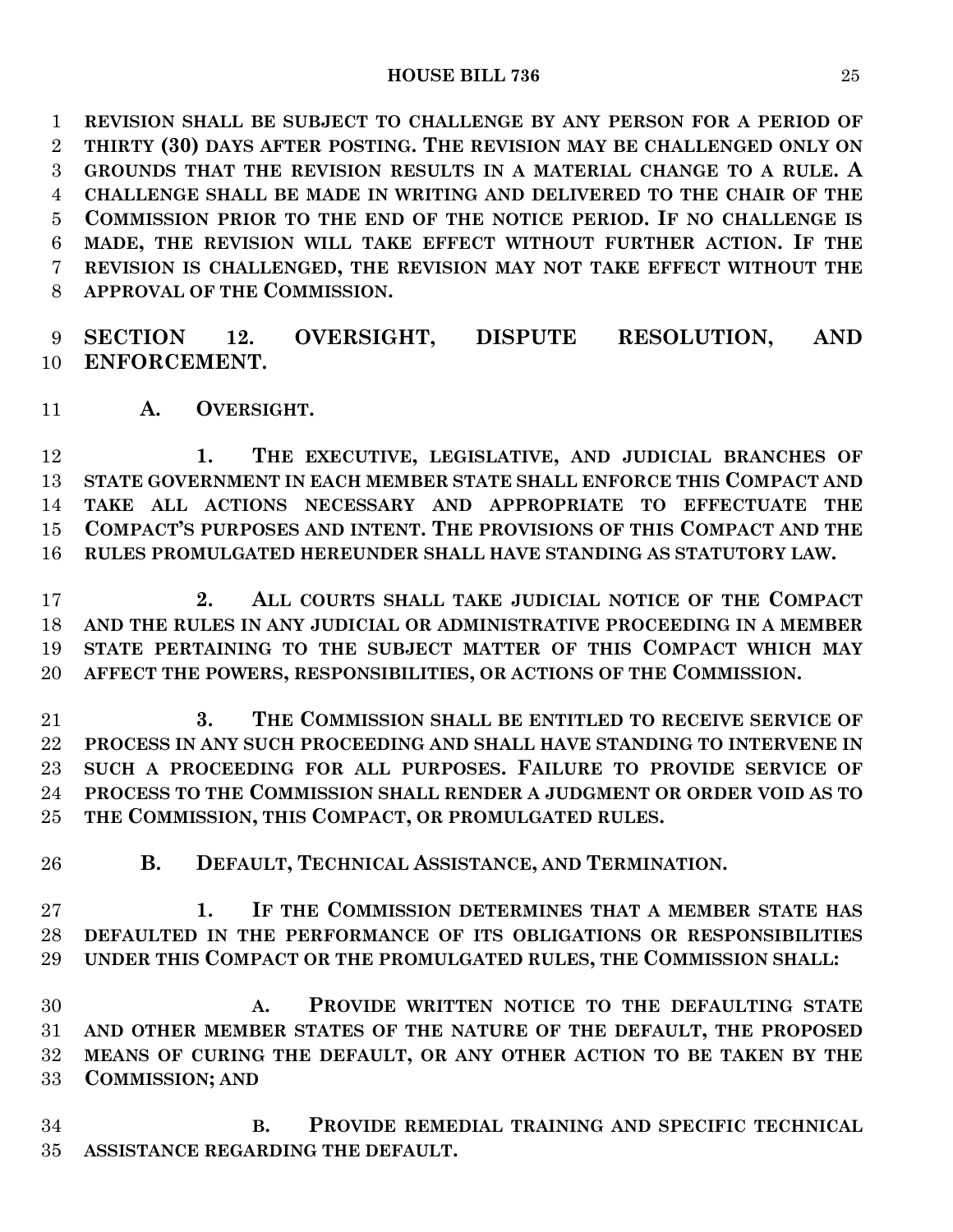**C. IF A MEMBER STATE IN DEFAULT FAILS TO CURE THE DEFAULT, THE DEFAULTING MEMBER STATE MAY BE TERMINATED FROM THE COMPACT UPON AN AFFIRMATIVE VOTE OF A MAJORITY OF THE MEMBER STATES, AND ALL RIGHTS, PRIVILEGES, AND BENEFITS CONFERRED BY THIS COMPACT MAY BE TERMINATED ON THE EFFECTIVE DATE OF TERMINATION. A CURE OF THE DEFAULT DOES NOT RELIEVE THE OFFENDING STATE OF OBLIGATIONS OR LIABILITIES INCURRED DURING THE PERIOD OF DEFAULT.**

 **D. TERMINATION OF MEMBERSHIP IN THE COMPACT SHALL BE IMPOSED ONLY AFTER ALL OTHER MEANS OF SECURING COMPLIANCE HAVE BEEN EXHAUSTED. NOTICE OF INTENT TO SUSPEND OR TERMINATE SHALL BE GIVEN BY THE COMMISSION TO THE GOVERNOR, THE MAJORITY AND MINORITY LEADERS OF THE DEFAULTING STATE'S LEGISLATURE, AND EACH OF THE MEMBER STATES.**

 **E. A STATE THAT HAS BEEN TERMINATED IS RESPONSIBLE FOR ALL ASSESSMENTS, OBLIGATIONS, AND LIABILITIES INCURRED THROUGH THE EFFECTIVE DATE OF TERMINATION, INCLUDING OBLIGATIONS THAT EXTEND BEYOND THE EFFECTIVE DATE OF TERMINATION.**

 **F. THE COMMISSION SHALL NOT BEAR ANY COSTS RELATED TO A MEMBER STATE THAT IS FOUND TO BE IN DEFAULT OR THAT HAS BEEN TERMINATED FROM THE COMPACT, UNLESS AGREED UPON IN WRITING BETWEEN THE COMMISSION AND THE DEFAULTING MEMBER STATE.**

 **G. THE DEFAULTING MEMBER STATE MAY APPEAL THE ACTION OF THE COMMISSION BY PETITIONING THE UNITED STATES DISTRICT COURT FOR THE DISTRICT OF COLUMBIA OR THE FEDERAL DISTRICT WHERE THE COMMISSION HAS ITS PRINCIPAL OFFICES. THE PREVAILING MEMBER SHALL BE AWARDED ALL COSTS OF SUCH LITIGATION, INCLUDING REASONABLE ATTORNEY'S FEES.**

**H. DISPUTE RESOLUTION.**

 **1. UPON REQUEST BY A MEMBER STATE, THE COMMISSION SHALL ATTEMPT TO RESOLVE DISPUTES RELATED TO THE COMPACT THAT ARISE AMONG MEMBER STATES AND BETWEEN MEMBER AND NON–MEMBER STATES.**

 **2. THE COMMISSION SHALL PROMULGATE A RULE PROVIDING FOR BOTH MEDIATION AND BINDING DISPUTE RESOLUTION FOR DISPUTES AS APPROPRIATE.**

**I. ENFORCEMENT.**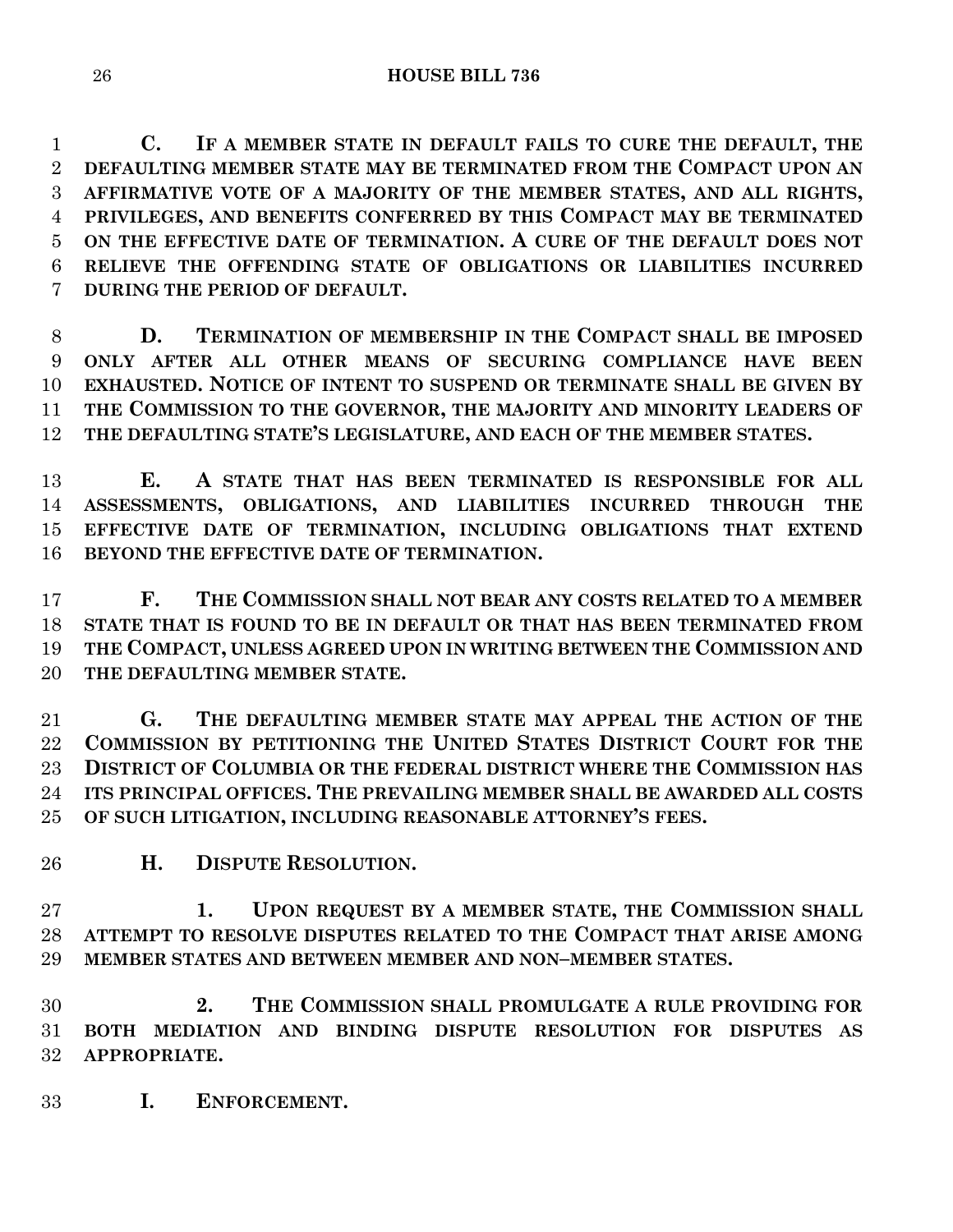**1. THE COMMISSION, IN THE REASONABLE EXERCISE OF ITS DISCRETION, SHALL ENFORCE THE PROVISIONS AND RULES OF THIS COMPACT.**

 **2. BY MAJORITY VOTE, THE COMMISSION MAY INITIATE LEGAL ACTION IN THE UNITED STATES DISTRICT COURT FOR THE DISTRICT OF COLUMBIA OR THE FEDERAL DISTRICT WHERE THE COMMISSION HAS ITS PRINCIPAL OFFICES AGAINST A MEMBER STATE IN DEFAULT TO ENFORCE COMPLIANCE WITH THE PROVISIONS OF THE COMPACT AND ITS PROMULGATED RULES AND BYLAWS. THE RELIEF SOUGHT MAY INCLUDE BOTH INJUNCTIVE RELIEF AND DAMAGES. IN THE EVENT JUDICIAL ENFORCEMENT IS NECESSARY, THE PREVAILING MEMBER SHALL BE AWARDED ALL COSTS OF SUCH LITIGATION, INCLUDING REASONABLE ATTORNEY'S FEES.**

 **3. THE REMEDIES HEREIN SHALL NOT BE THE EXCLUSIVE REMEDIES OF THE COMMISSION. THE COMMISSION MAY PURSUE ANY OTHER REMEDIES AVAILABLE UNDER FEDERAL OR STATE LAW.**

 **SECTION 13. DATE OF IMPLEMENTATION OF THE COUNSELING COMPACT COMMISSION AND ASSOCIATED RULES, WITHDRAWAL, AND AMENDMENT.**

 **A. THE COMPACT SHALL COME INTO EFFECT ON THE DATE ON WHICH THE COMPACT STATUTE IS ENACTED INTO LAW IN THE TENTH MEMBER STATE. THE PROVISIONS, WHICH BECOME EFFECTIVE AT THAT TIME, SHALL BE LIMITED TO THE POWERS GRANTED TO THE COMMISSION RELATING TO ASSEMBLY AND THE PROMULGATION OF RULES. THEREAFTER, THE COMMISSION SHALL MEET AND EXERCISE RULEMAKING POWERS NECESSARY TO THE IMPLEMENTATION AND ADMINISTRATION OF THE COMPACT.**

 **B. ANY STATE THAT JOINS THE COMPACT SUBSEQUENT TO THE COMMISSION'S INITIAL ADOPTION OF THE RULES SHALL BE SUBJECT TO THE RULES AS THEY EXIST ON THE DATE ON WHICH THE COMPACT BECOMES LAW IN THAT STATE. ANY RULE THAT HAS BEEN PREVIOUSLY ADOPTED BY THE COMMISSION SHALL HAVE THE FULL FORCE AND EFFECT OF LAW ON THE DAY THE COMPACT BECOMES LAW IN THAT STATE.**

 **C. ANY MEMBER STATE MAY WITHDRAW FROM THIS COMPACT BY ENACTING A STATUTE REPEALING THE SAME.**

 **1. A MEMBER STATE'S WITHDRAWAL SHALL NOT TAKE EFFECT UNTIL SIX (6) MONTHS AFTER ENACTMENT OF THE REPEALING STATUTE.**

 **2. WITHDRAWAL SHALL NOT AFFECT THE CONTINUING REQUIREMENT OF THE WITHDRAWING STATE'S PROFESSIONAL COUNSELING**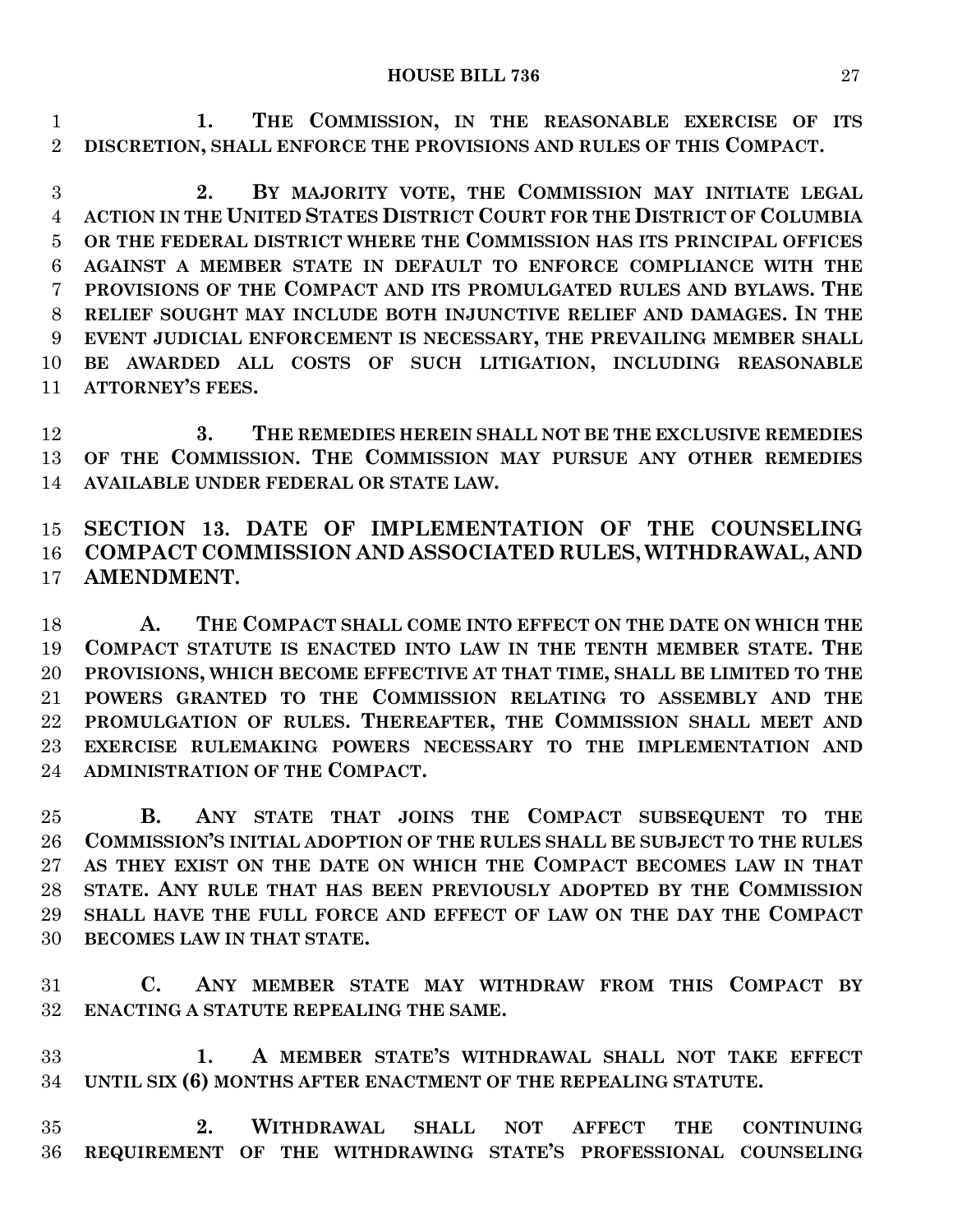**LICENSING BOARD TO COMPLY WITH THE INVESTIGATIVE AND ADVERSE ACTION** 

 **REPORTING REQUIREMENTS OF THIS COMPACT PRIOR TO THE EFFECTIVE DATE OF WITHDRAWAL.**

 **D. NOTHING CONTAINED IN THIS COMPACT SHALL BE CONSTRUED TO INVALIDATE OR PREVENT ANY PROFESSIONAL COUNSELING LICENSURE AGREEMENT OR OTHER COOPERATIVE ARRANGEMENT BETWEEN A MEMBER STATE AND A NON–MEMBER STATE THAT DOES NOT CONFLICT WITH THE PROVISIONS OF THIS COMPACT.**

 **E. THIS COMPACT MAY BE AMENDED BY THE MEMBER STATES. NO AMENDMENT TO THIS COMPACT SHALL BECOME EFFECTIVE AND BINDING UPON ANY MEMBER STATE UNTIL IT IS ENACTED INTO THE LAWS OF ALL MEMBER STATES.**

**SECTION 14. CONSTRUCTION AND SEVERABILITY.**

 **THIS COMPACT SHALL BE LIBERALLY CONSTRUED SO AS TO EFFECTUATE THE PURPOSES THEREOF. THE PROVISIONS OF THIS COMPACT SHALL BE SEVERABLE AND IF ANY PHRASE, CLAUSE, SENTENCE, OR PROVISION OF THIS COMPACT IS DECLARED TO BE CONTRARY TO THE CONSTITUTION OF ANY MEMBER STATE OR OF THE UNITED STATES OR THE APPLICABILITY THEREOF TO ANY GOVERNMENT, AGENCY, PERSON, OR CIRCUMSTANCE IS HELD INVALID, THE VALIDITY OF THE REMAINDER OF THIS COMPACT AND THE APPLICABILITY THEREOF TO ANY GOVERNMENT, AGENCY, PERSON, OR CIRCUMSTANCE SHALL NOT BE AFFECTED THEREBY. IF THIS COMPACT SHALL BE HELD CONTRARY TO THE CONSTITUTION OF ANY MEMBER STATE, THE COMPACT SHALL REMAIN IN FULL FORCE AND EFFECT AS TO THE REMAINING MEMBER STATES AND IN FULL FORCE AND EFFECT AS TO THE MEMBER STATE AFFECTED AS TO ALL SEVERABLE MATTERS.**

## **SECTION 15. BINDING EFFECT OF COMPACT AND OTHER LAWS.**

 **A. A LICENSEE PROVIDING PROFESSIONAL COUNSELING SERVICES IN A REMOTE STATE UNDER THE PRIVILEGE TO PRACTICE SHALL ADHERE TO THE LAWS AND REGULATIONS, INCLUDING SCOPE OF PRACTICE, OF THE REMOTE STATE.**

 **B. NOTHING HEREIN PREVENTS THE ENFORCEMENT OF ANY OTHER LAW OF A MEMBER STATE THAT IS NOT INCONSISTENT WITH THE COMPACT.**

 **C. ANY LAWS IN A MEMBER STATE IN CONFLICT WITH THE COMPACT ARE SUPERSEDED TO THE EXTENT OF THE CONFLICT.**

 **D. ANY LAWFUL ACTIONS OF THE COMMISSION, INCLUDING ALL RULES AND BYLAWS PROPERLY PROMULGATED BY THE COMMISSION, ARE BINDING UPON THE MEMBER STATES.**